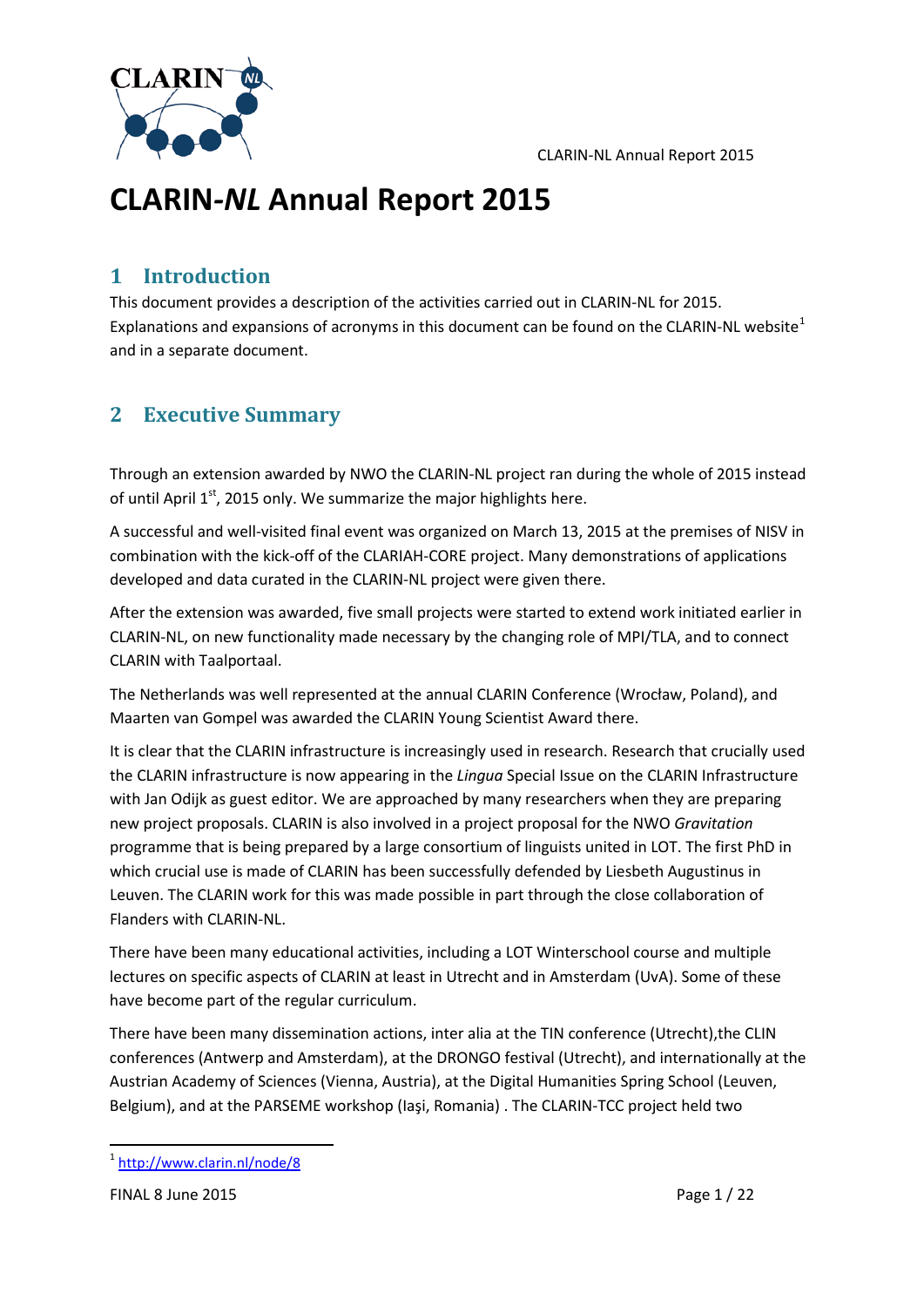

successful Creative Camps (The Hague and Amsterdam) and is now preparing a European research proposal around parliamentary data in Europe using the CLARIN infrastructure. Three new movies on specific data sets and applications were produced. A book on CLARIN-NL (editors: Jan Odijk and Arjan van Hessen) with 26 submitted contributions is in preparation and its Open Access publication is expected by the end of 2016.

## **3 Planned Activities**

The original end date of the CLARIN-NL project was April 1<sup>st</sup>, 2015. An extension until the end of 2015 was requested and awarded. This made it possible to start up a few small projects in 2015.

### **1.1 EU-Line (WBS 1.9)**

No budget for this item was foreseen or spent.

Alice Dijkstra is the representative for the Netherlands in the CLARIN ERIC General Assembly, with Jan Odijk as expert.

CLARIN-NL is very active with regard to the European enterprise to create a CLARIN infrastructure under the guidance of CLARIN ERIC, and in other CLARIN or infrastructure-related projects and initiatives. This can be illustrated with many examples:

- CLARIN ERIC is hosted by the Netherlands, more specifically Utrecht University
- The CLARIN ERIC director was Steven Krauwer, and currently is Franciska de Jong.
- NL is represented in the National Coordinator's Forum, attends the monthly (virtual) meetings, and is active in it. (Jan Odijk/Daan Broeder)
- Active participation in CLARIN ERIC committees, e.g.
	- o Marc Kemps-Snijders, Member Standing Committee for CLARIN Technical Centres
	- o Daan Broeder member Centre Assessment Committee
	- o Daan Broeder, member CLARIN ERIC standards committee
	- o Menzo Windhouwer, member CLARIN ERIC standards committee
- A large delegation from the Netherlands attended the [CLARIN Annual Conference](http://www.clarin.eu/event/2013/annual-clarin-meeting-2013-prague) in Wrocław, Poland, and many of them had contributions in the form of presentations and/or showing demonstrators (about 10 presentations, demos or posters with NL contributors).
- Many CLARIN-NL people and/or organizations are involved in important European projects and initiatives that are directly relevant to infrastructures in general and the CLARIN infrastructure in particular. The Netherlands is involved in 3 out of the 5 currently running European projects that CLARIN ERIC participates in:
	- o [CLARIN PLUS:](https://www.clarin.eu/node/4213) Meertens Institute
	- o [PARTHENOS:](https://www.clarin.eu/node/4209) Meertens Institute via secondment
	- o [EUDAT2020:](https://www.clarin.eu/node/4214) DANS, and Meertens Institute via secondment

(the two other projects are [LT-Observatory](https://www.clarin.eu/node/4215) an[d Europeana-DSI\)](https://www.clarin.eu/node/4215)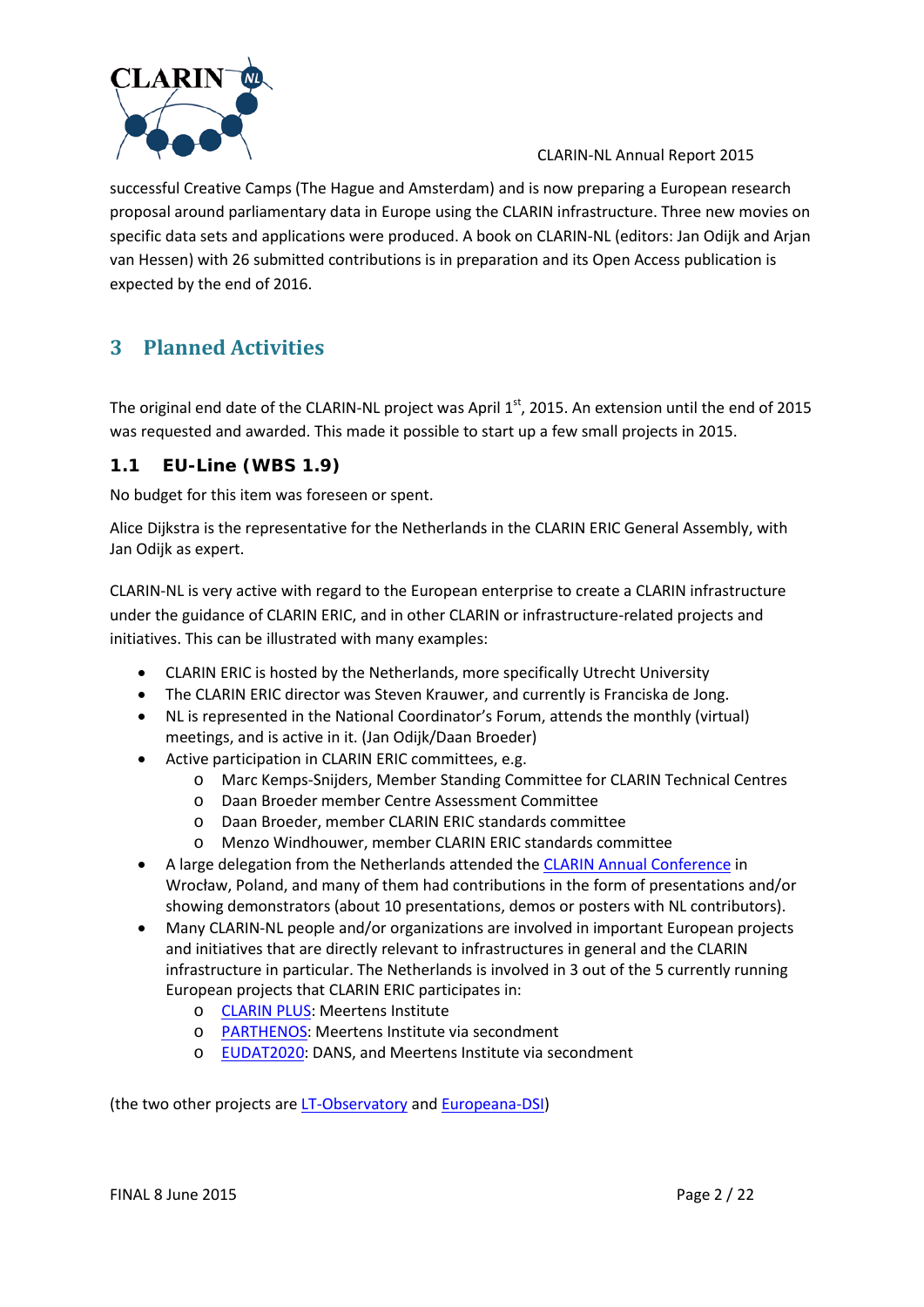

#### **1.2 NL-Line**

#### **1.2.1 Technical (WBS 1.1)**

Since the extension of the project to Dec 31, 2015 was known rather late, most activities in the period from Jan 1, 2015 through March 31, 2015 were focused on rounding off the CLARIN-NL project and smoothing the transition to the successor project CLARIAH-CORE. On the technical side, these include especially work on integration via the CLARIN Portal, some work on federated login and work on semantic interoperability.

#### **1.2.2 Integration**

An important activity started up in 2013 was an *integration activity (*the *CLAPOP project)* in which the various components created separately in a variety of projects (infrastructure functionality, search functionality, curated data, curated tools, demonstrators, web applications, etc. etc.) come together and are made accessible via a single portal to the CLARIN infrastructure. The [CLARIN-NL portal](http://portal.clarin.nl/) has been created, and it contains

- Faceted search for services (tools, web applications, web services), which include some properties which were proposed in the *Metadata for Tools project* as facets
- Faceted Search for data
- Overview of the Dutch CLARIN Centres
- Links to metadata search applications and to federated content search
- Overview of educational packages developed in CLARIN-NL and other educational material
- An initial version of registry and faceted browsing for standards and best practices supported by CLARIN. This work was meant as a show-model to discuss a standardisation registry with CLARIN EU and other CLARIN projects.

The portal uses the CLARIN federated identity management setup to avoid multiple authentications when already logged-in with a CLARIN service.

The idea is that the portal will continue to exist also long after the CLARIN-NL project has finished. Its maintenance will be dealt with in CLARIAH after the end of the CLARIN-NL project.

Though it currently is a CLARIN-NL portal, it should turn into a portal containing all information that is relevant to CLARIN in the Netherlands, and perhaps even, in the context of CLARIAH, to a Digital Humanities portal. The services registry and faceted search were quite successful, and have been adopted by CLARIN Poland, and discussions are on-going with CLARIAH Austria and LINDAT (Czech Republic) on how to raise it to the EU-level.

#### **1.2.3 Federated Login**

Federated login was extended to a small number of applications that still lacked this.

#### **1.2.4 Data, Tools and Services (WBS 1.2/1.3/1.4)**

A number of new projects, small in scale, were started up in 2015. The projects were suggested by the executive board members or based on suggestions by other participants in CLARIN-NL. The EB made a proposal for starting up 5 new projects. This proposal was approved by the board (via e-mail)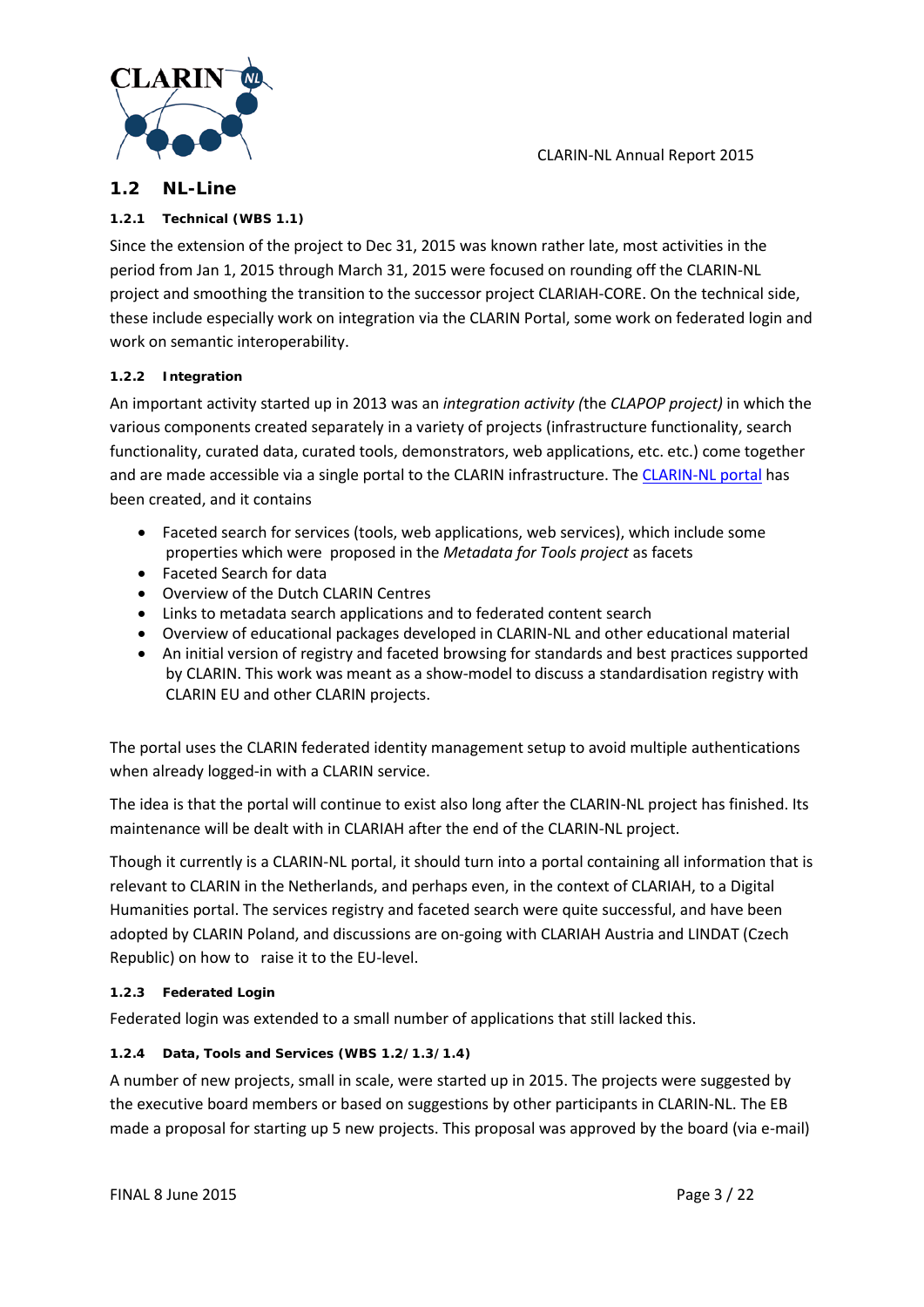

in May 2015. The selected projects add important data and functionality to the CLARIN infrastructure:

- The Meertens Deposition Facility project lays the foundation for a solid deposition facility at Meertens, which became rather urgent given the reduced activities of the Max Planck Institute, and the uncertainty on easy accessibility of relevant data via MPG in the long run.
- The CARE project continues data curation activities on the regional dictionaries, making them available as databases and with associated CLARIN-compatible CMDI-metadata. Parts of some of these dictionaries were curated in the earlier COAVA project, but CARE will make more parts of more of these dictionaries available.
- The CorpusStudioWeb project turns a stand-alone application for search and analysis of linguistically annotated corpora into a web application, thus making it available and usable by a far larger group of researchers. The CorpusStudio application had proven its usefulness already by its wide use by researchers, especially in the context of research into historical linguistics.
- The OpenCGN project turns the OpenSONAR web application into a web application that allows combined search in the SONAR Corpus of written Dutch and the CGN Corpus of Spoken Dutch.
- The TPC project creates links from Taalportaal to the front-end of search and analysis applications operating on grammatical corpora and databases, e.g. to illustrate syntactic constructions (via search in syntactically annotated corpora), morphological, and phonological phenomena (via links to the CELEX database). It thus enriches the Taalportaal, stimulates the use of corpora and lexical databases by linguists in their research and makes linguists gradually acquainted with such corpus search applications.

It was also planned to transition the Groninge[n PaQu](http://portal.clarin.nl/node/4182) application to INL so that it would be running on the servers of a recognized CLARIN Centre. However, since a lot of new development work on PaQu was started up in 2015 in the context of the CLARIAH-CORE project, it was decided to postpone this to later as a part of the CLARIAH-CORE project.

#### **1.2.5 2015 Projects**

We briefly state the major properties of the projects started in 2015.

| <b>CARE</b>                 | <b>CuRation and integration of REgional dictionaries</b>                                                                                                                                                                                 |
|-----------------------------|------------------------------------------------------------------------------------------------------------------------------------------------------------------------------------------------------------------------------------------|
| Project<br>Coordinator      | Prof.dr. Nicoline van der Sijs (Nijmegen University)                                                                                                                                                                                     |
| Goal                        | Curation of various regional dictionaries of the Dutch language. Turning them into<br>lexical databases. The project also lays a basis for connecting these databases to<br>other regional databases such as eWND, DynaSand, and MIMORE. |
| <b>Budget</b>               | € 52.8 $k$                                                                                                                                                                                                                               |
| Centre                      | Meertens Institute                                                                                                                                                                                                                       |
| <b>Scientific</b><br>impact | The curation of these regional dictionaries is crucial for the study of Dutch dialects<br>and language variation in general.                                                                                                             |
| <b>Status</b>               | The project has effectively finished and has submitted its final reports, which have<br>been approved. The actual data and metadata are expected to become available<br>through the CLARIN VLO in June 2016.                             |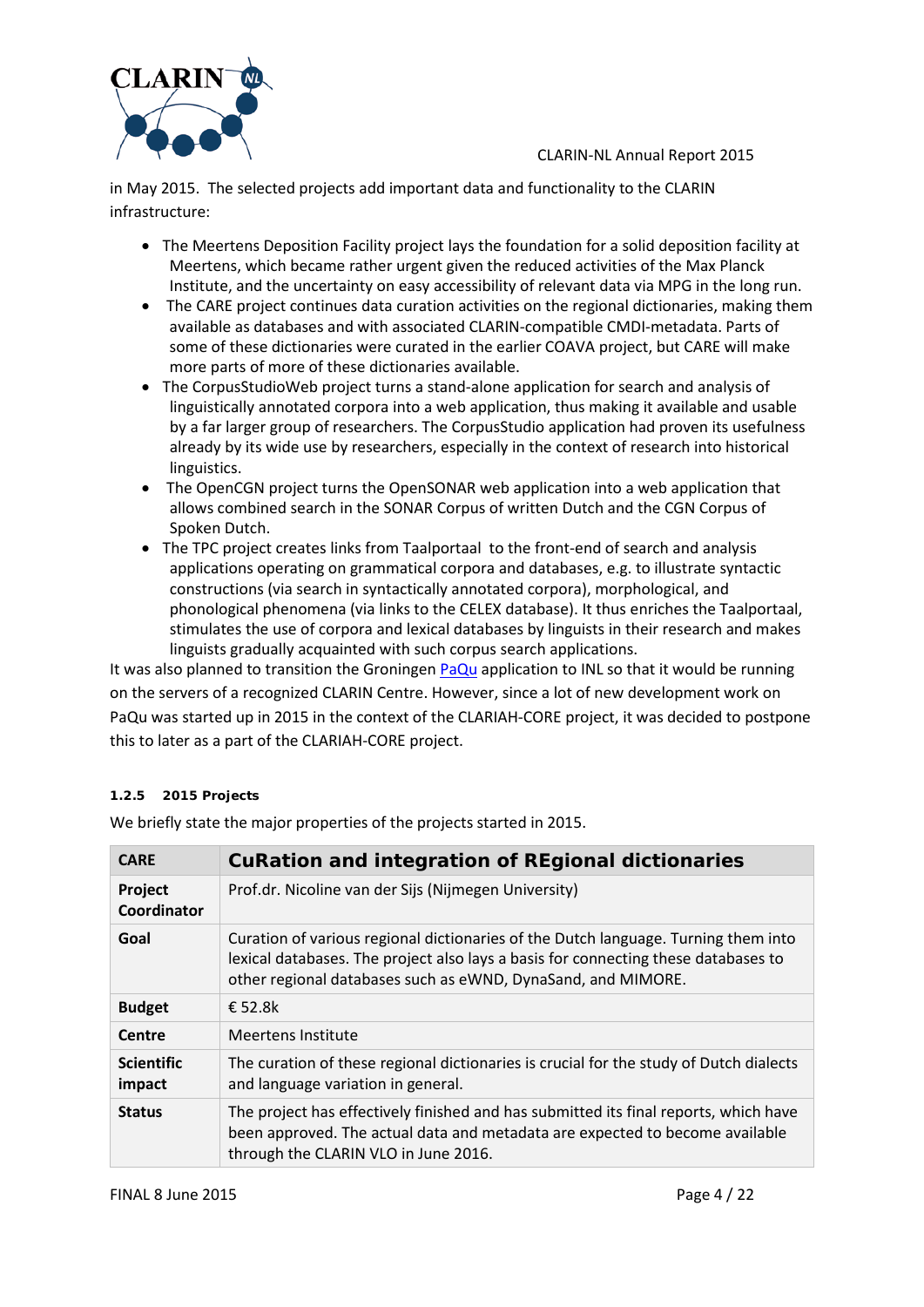

| CorpusSearchWeb          | Corpus Studio - web version                                                                                                                                                                                                                           |
|--------------------------|-------------------------------------------------------------------------------------------------------------------------------------------------------------------------------------------------------------------------------------------------------|
| Project<br>Coordinator   | Dr. Erwin Komen (Meertens Institute)                                                                                                                                                                                                                  |
| Goal                     | The project aims to make a web version of the "Corpus Studio" programme.<br>The web version will be a reduced version of the stand-alone version, but it<br>will enable research on syntactically annotated resources in FoLiA or psdx xml<br>format. |
| <b>Budget</b>            | $\epsilon$ 37K                                                                                                                                                                                                                                        |
| Centre                   | <b>Meertens</b>                                                                                                                                                                                                                                       |
| <b>Scientific impact</b> | The tool supports syntactic research, both synchronically and diachronically,<br>by making it possible to query syntactically annotated corpora for syntactic<br>construtions.                                                                        |
| <b>Status</b>            | The project has effectively finished and has submitted its final reports, which<br>have been approved. [application]                                                                                                                                  |

| <b>MDF</b>                  | <b>Meertens Deposition Facility</b>                                                                                                                                                                                                                                                                                                                                                                                                                     |
|-----------------------------|---------------------------------------------------------------------------------------------------------------------------------------------------------------------------------------------------------------------------------------------------------------------------------------------------------------------------------------------------------------------------------------------------------------------------------------------------------|
| Project<br>Coordinator      | Dr. Marc Kemps-Snijders (Meertens)                                                                                                                                                                                                                                                                                                                                                                                                                      |
| Goal                        | The project is a pilot for upgrading the Meertens deposition possibilities<br>both in the interest of its own researchers and of the Dutch research<br>community. It brings Meertens in a good position to host data and make<br>that data also available for use by the research community. This has<br>become urgent because of the reduced activities of MPI/TLA in this<br>respect. Access restrictions as specified by the owners will be honored. |
| <b>Budget</b>               | $\epsilon$ 40K                                                                                                                                                                                                                                                                                                                                                                                                                                          |
| Centre                      | Meertens                                                                                                                                                                                                                                                                                                                                                                                                                                                |
| <b>Scientific</b><br>impact | It will create additional options to ensure availability and accessibility of important<br>data for the Dutch research community.                                                                                                                                                                                                                                                                                                                       |
| <b>Status</b>               | The project has finished and has submitted its final reports, which have been<br>approved. [web interface] (only open to the whole community as of the end of 2016)                                                                                                                                                                                                                                                                                     |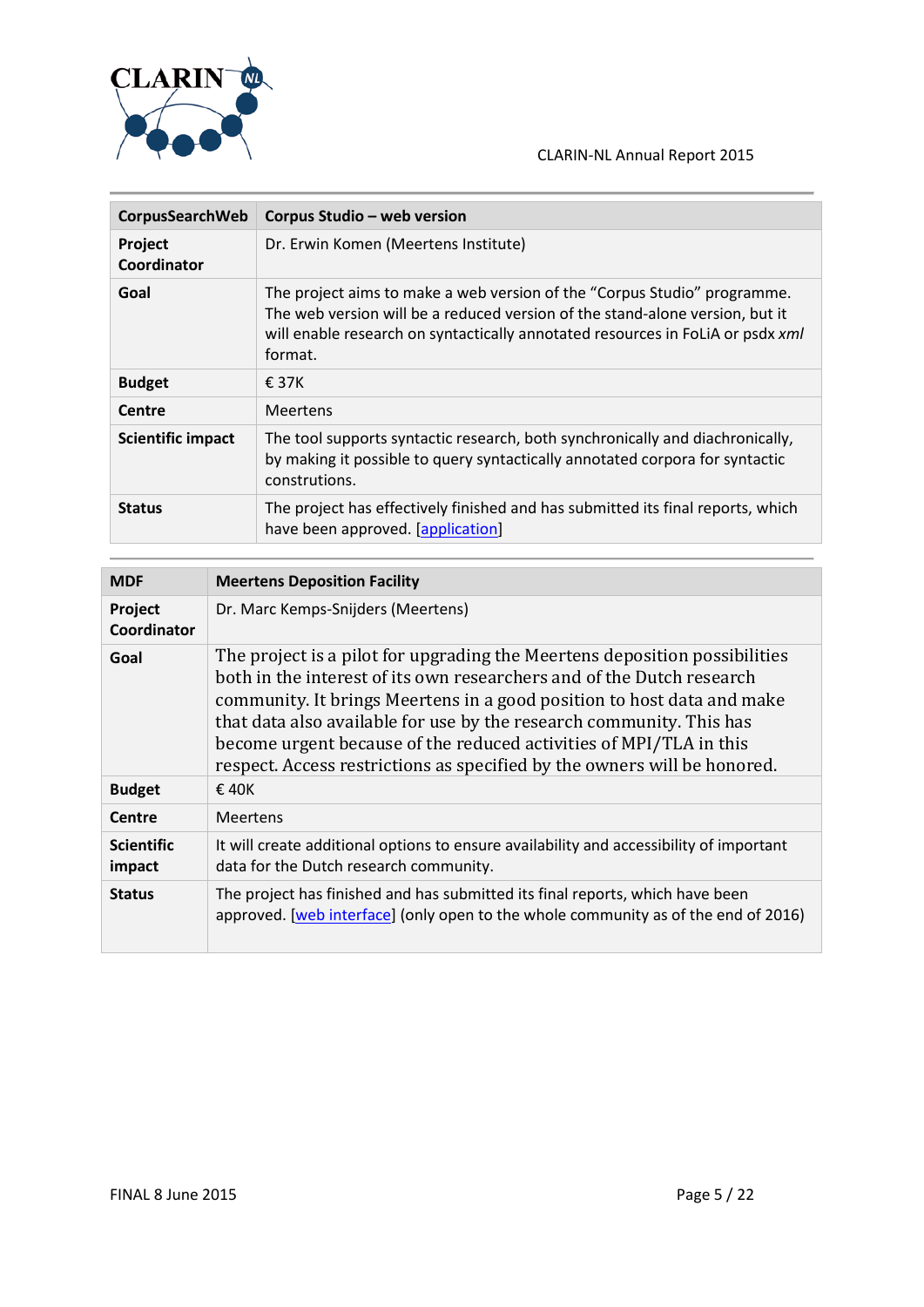

| <b>OpenCGN</b>              | <b>Incorporating CGN into OpenSONAR</b>                                                                                                                                                           |
|-----------------------------|---------------------------------------------------------------------------------------------------------------------------------------------------------------------------------------------------|
| Project<br>Coordinator      | Dr. Nelleke Oostdijk (Radboud University Nijmegen)                                                                                                                                                |
| Goal                        | The OpenCGN project aims to provide access to the Spoken Dutch Corpus<br>(CGN) through a web-based corpus exploitation environment, one which also<br>gives access to the (written) SoNaR corpus. |
| <b>Budget</b>               | $£$ 39.9K                                                                                                                                                                                         |
| Centre                      | most probably INL                                                                                                                                                                                 |
| <b>Scientific</b><br>impact | It will provide better empirical support for linguistic research by providing<br>combined access to the SONAR written corpus and the Spoken Dutch Corpus<br>$(CGN)$ .                             |
| <b>Status</b>               | The project has effectively finished, and has submitted its final reports, which<br>have been approved. [application]                                                                             |

| <b>TPC</b>                  | <b>TaalPortaal with links to Corpora</b>                                                                                                                                                                                                                                                                                                                                                                                 |
|-----------------------------|--------------------------------------------------------------------------------------------------------------------------------------------------------------------------------------------------------------------------------------------------------------------------------------------------------------------------------------------------------------------------------------------------------------------------|
| Project<br>Coordinator      | Dr. Ton van der Wouden (Meertens Institute)                                                                                                                                                                                                                                                                                                                                                                              |
| Goal                        | The project creates queries in corpus search interfaces and links to them from the<br>Taalportaal. Links will be made for example sentences, grammatical terms and<br>names or descriptions of constructions. The queries will be offered to users of<br>Taalportaal via standard internet hyperlinks. Clicking on such a link brings the user<br>to a corpus query interface where the specified query will be executed |
| <b>Budget</b>               | £57.8K                                                                                                                                                                                                                                                                                                                                                                                                                   |
| Centre                      | <b>Meertens</b>                                                                                                                                                                                                                                                                                                                                                                                                          |
| <b>Scientific</b><br>impact | It will make a direct link between grammatical descriptions and actual data<br>illustrating the description, thus enabling testing of the claims made. It will<br>stimulate linguists to make use of corpus data in their research and will have the<br>educational side effect that linguists will gradually become acquainted with such<br>corpus query applications.                                                  |
| <b>Status</b>               | The project has effectively finished and has submitted its final reports, which have<br>been approved. Several examples of query options can be found in the Taalportaal,<br>e.g. here                                                                                                                                                                                                                                   |

#### **1.2.6 Other Projects**

#### *Coordinator Semantic Interoperability*

The work by the *Coordinator Semantic Interoperability* (Ineke Schuurman) started up in 2011 as coordinator of ISOCAT, has continued until April 1, 2015. Because of the transition within CLARIN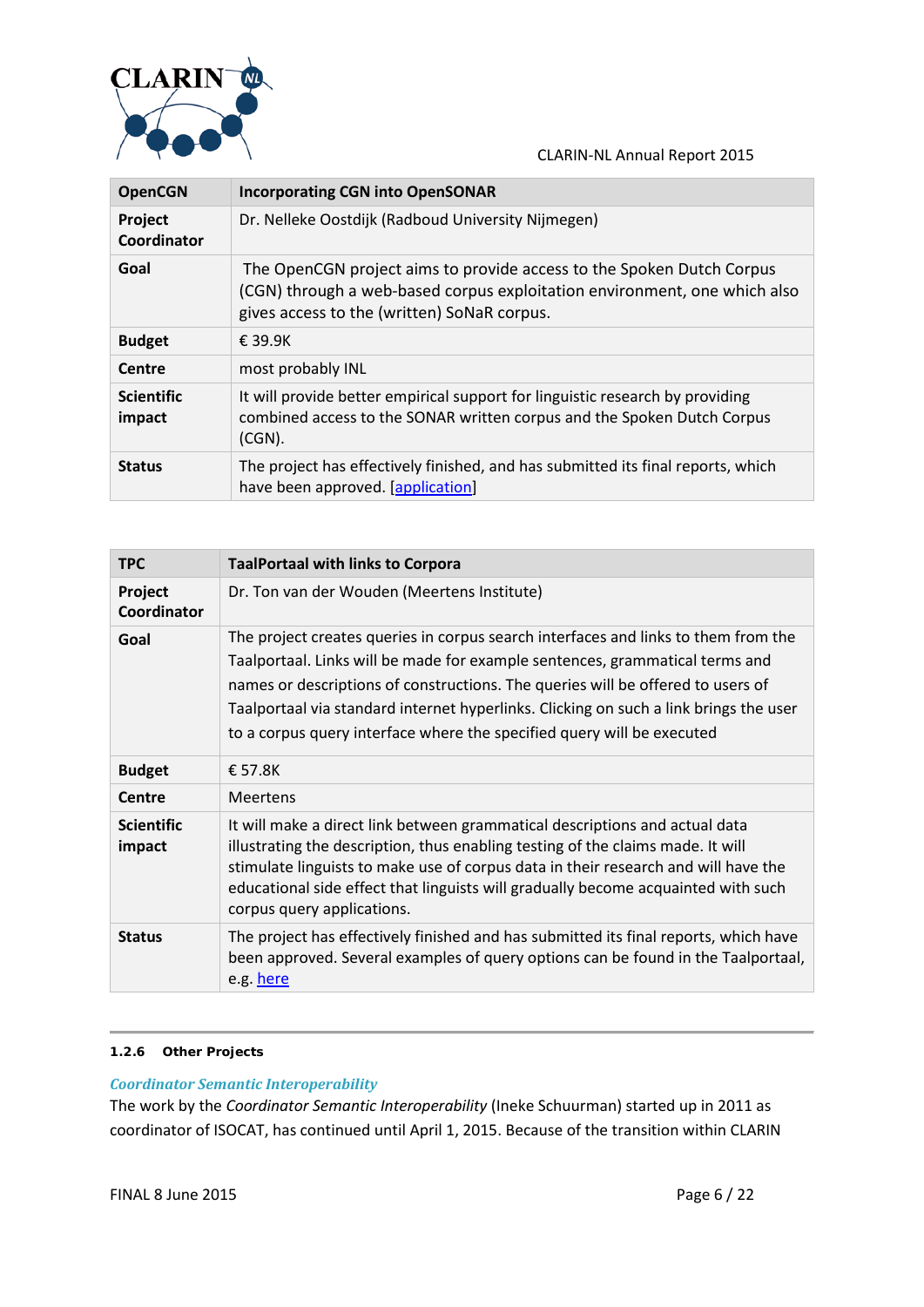

from ISOCAT to the CLARIN Concept Registry (CCR), we have generalized the function title. The work will be continued as of April  $1<sup>st</sup>$ , 2015 in the CLARIAH project.

#### *Centres of Expertise (WBS 1.6)*

The CLARIN-NL Centre of Expertise on the curation of data, led by the Radboud University of Nijmegen but with close involvement of experts from the CLARIN Centres, discontinued the CLARIN-NL Data Curation Service already in 2014. The work has been taken up again in the context of the CLARIAH-project.

As to the second Centre of Expertise, *[Nederlab](http://www.nederlab.nl/)*<sup>[2](#page-6-0)</sup>, on data and tools for the study of the Dutch language and culture across time, the Nederlab demonstrator project finished in 2014. An initial version of the Nederlab application has been made available and was demonstrated at the CLARIN-NL Final Event on March 13, 2015.

CLARIN-TCC (CLARIN Traveling Campus Talk of Europe) is separately financed project, which has organised two Creative Camps in 2015. Its original finishing date has been extended from 31 December 2015 to May 31<sup>st</sup> 2015, and it plans to organize a workshop to come to a European research proposal for research around parliamentary data in Europe.

#### **1.2.7 Education and Awareness (WBS 1.7)**

An overview is given of the various activities for stimulating education, training, and awareness carried out in 2015.

| From           | <b>To</b>    | Event                      | <b>City</b>    | <b>Ctry</b> | <b>Who</b>  |
|----------------|--------------|----------------------------|----------------|-------------|-------------|
| $5-feh-15$     | $5$ -feb-15  | CLIN <sub>25</sub>         | Antwerpen      | <b>BE</b>   | many        |
| $7-feb-15$     | $5$ -feb-15  | TIN-dag                    | <b>Utrecht</b> | <b>NL</b>   | JO          |
|                |              | Digitale Historische       |                |             |             |
| 24-mrt-15      | $24$ -mrt-15 | Kranten als Big Data       | Den Haag       | <b>NL</b>   | JO, AvH     |
|                |              | <b>CLARIN-TCC Creative</b> |                |             |             |
| 26-mrt-15      | 26-mrt-15    | Camp                       | Amsterdam      | <b>NL</b>   | JO          |
|                |              | Symposium Luid zingend     |                |             |             |
| $1$ -apr- $15$ | $1$ -apr-15  | op een ijsschots de        | Amsterdam      | <b>NL</b>   | JO, HB, AvH |
|                |              | zomer tegemoet: de         |                |             |             |

<span id="page-6-0"></span><sup>2</sup> <http://www.nederlab.nl/>  $\overline{a}$ 

<span id="page-6-1"></span><sup>&</sup>lt;sup>3</sup> JO=Jan Odijk, DB=Daan Broeder, AvH=Arjan van Hessen, HB=Hans Bennis, AD=Alice Dijkstra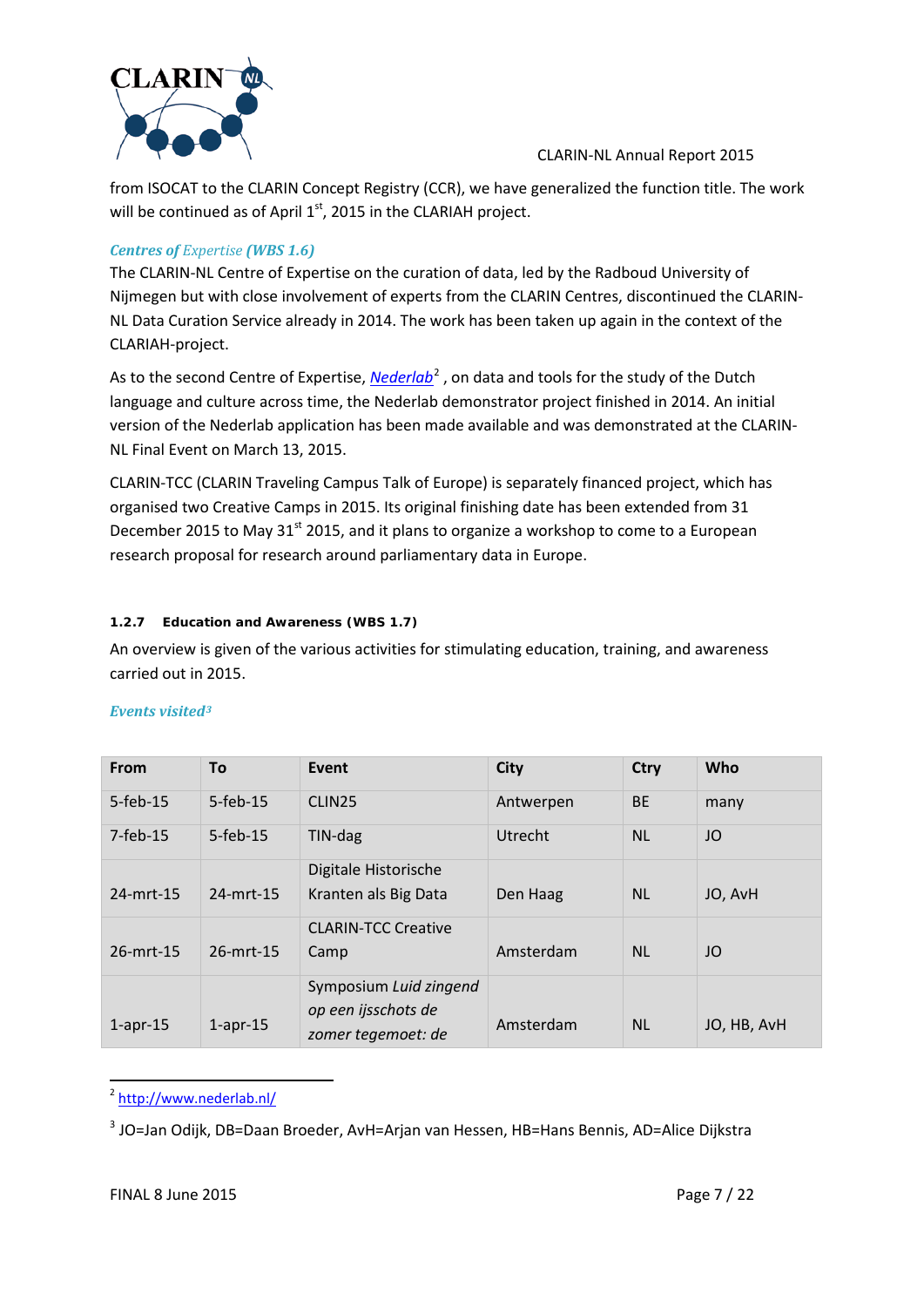

|             |                   | toekomst van de<br>geesteswetenschappen                                           |            |           |           |
|-------------|-------------------|-----------------------------------------------------------------------------------|------------|-----------|-----------|
| $9$ -apr-15 | $9$ -apr-15       | Invited Lecture at the<br><b>Austrian Centre for</b><br><b>Digital Humanities</b> | Vienna     | AT        | JO        |
| 28-apr-15   | 28-apr-15         | <b>Digital Humanities</b><br>Spring School (Keynote)                              | Leuven     | <b>BE</b> | JO        |
| 20-sep-15   | 24-sep-15         | PARSEME Workshop                                                                  | laşi       | <b>RO</b> | <b>JO</b> |
| 25-sep-15   | 26-sep-15         | DRONGO-festival                                                                   | Utrecht    | <b>NL</b> | JO, AvH   |
| 15-okt-15   | 17-okt-15         | <b>CLARIN Conference</b>                                                          | Wrocław    | PL        | many      |
| 30-okt-15   | 30-okt-15         | <b>CLARIN-TCC Creative</b><br>Camp                                                | Den Haag   | <b>NL</b> | JO        |
| 16-nov-15   | $16 - n$ ov $-15$ | Workshop<br>Morphosyntactische<br>verrijking van 17e<br>eeuwse teksten            | Utrecht    | <b>NL</b> | JO        |
| 19-nov-15   | 20-nov-15         | <b>CLARIN General</b><br>Assembly                                                 | Copenhagen | <b>DK</b> | JO, AD    |
| 18-dec-15   | 18-dec-15         | CLIN26                                                                            | Amsterdam  | <b>NL</b> | <b>JO</b> |
|             |                   |                                                                                   |            |           |           |

At CLIN25 in Antwerp, there were lectures and posters on SHEBANQ, OpenSonar (2x), GrETEL (2x), ISOcat/ CCR, TiCCLops/Nederlab, and NameScape.

At the CLARIN Annual Meeting, which was held in Wrocław, Poland, there were about 10 presentation, posters and/or demos with authors from the Netherlands.

At CLIN26 in Amsterdam, there were about 4 lectures related to CLARIN.

#### *Events organized by CLARIN-NL*

| From         | To.       | <b>Description</b>                                          | City      | Ctry      | Who  |
|--------------|-----------|-------------------------------------------------------------|-----------|-----------|------|
| $13$ -mrt-15 | 13-mrt-15 | <b>CLARIN-NL Final Event and</b><br><b>CLARIAH Kick-off</b> | Hilversum | <b>NL</b> | many |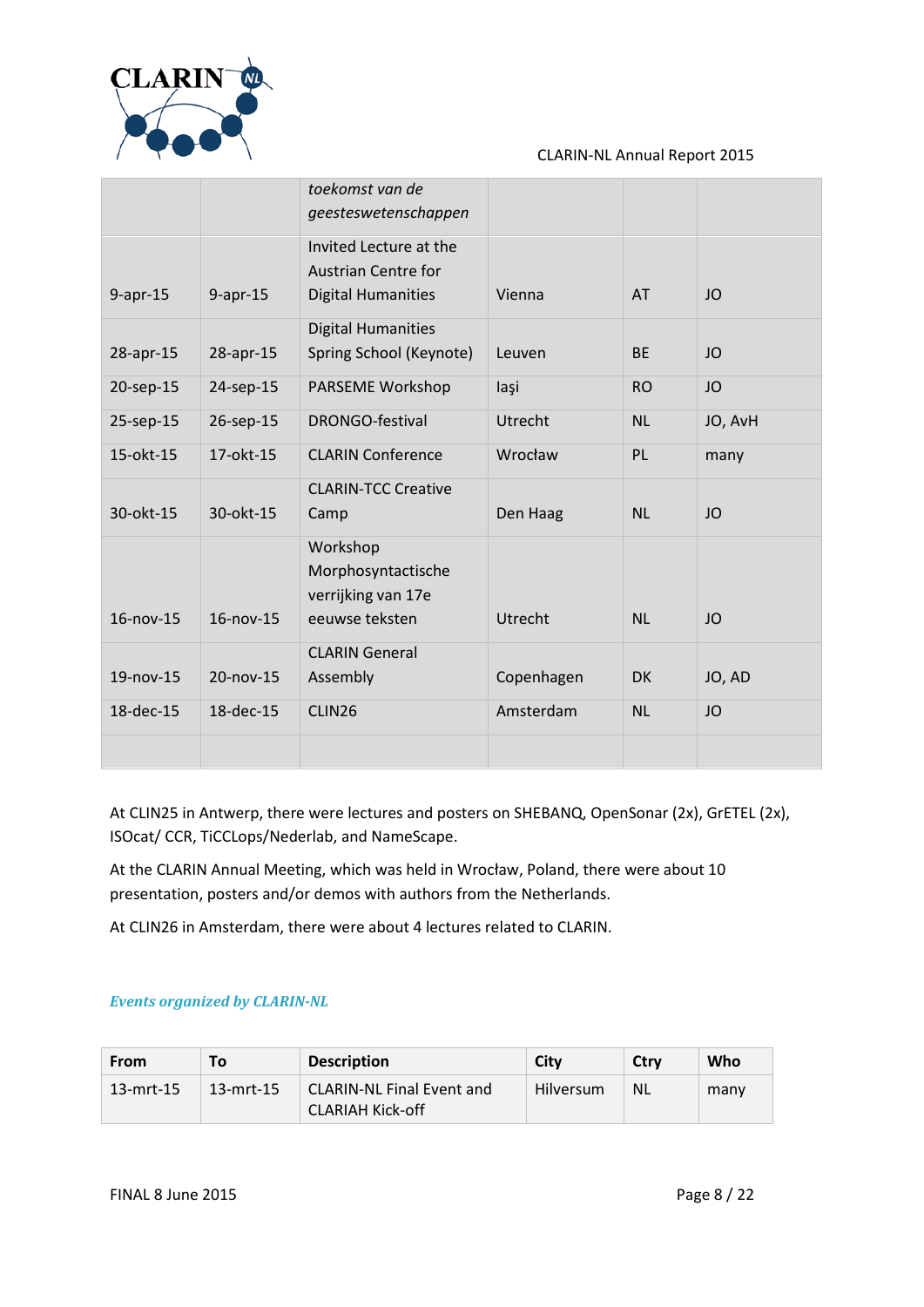

**CLARIN-NL Book** A book about CLARIN in the Low Countries (the Netherlands and Flanders) is being prepared and will be published by Ubiquity press under Open Access. Jan Odijk and Arjan van Hessen are the editors. 26 submissions for contributions to the book have been submitted, and are currently under review. Each contribution will be reviewed by at least 2 and in most cases 3 independent reviewers. The book will consist of multiple parts, provisionally characterized as follows:

- Core Infrastructure facilities
- Annotation and analysis of linguistic properties in text corpora
- Data and Tools for other linguistic research
- Data and tools for Lexical resources
- Digital data and tools other humanities disciplines

It is expected that the book will appear by the end of 2016.

**Lingua** A *Lingua* special issue is being prepared, with Jan Odijk as guest editor. Seven papers have been submitted. Six of these have been accepted. Jan Odijk wrote an introduction to the Special Issue. We provide some details about the contributions:

**Topics covered**: synchronic syntax (in 3 contributions), language variation (in 3 contributions), language acquisition, language contact, language typology, phonology/phonetics, and diachronic syntax (each in 1 contribution). $4$ 

**Distribution of the primary authors by Country**: Netherlands 4; Belgium, and Germany each 1.

**Enhanced publications**: Though Lingua explicitly invited authors to submit enhanced publications, only one contribution comes with a data set in a separate file as support for the article. It looks as if this will consist of a reference to a CLARIN Virtual Collection.

The review process has been finished. Four articles are already available on-line via the Lingua website. Two articles and the introduction are currently in production.

The articles by the non-Dutch authors are:

- Hinrichs, Erhard. 2016. 'Substitute Infinitives and Oberfeld Placement of Auxiliaries in German Subordinate Clauses: A Synchronic and Diachronic Corpus Study Using the CLARIN Research Infrastructure'. To appear in *Lingua.*
- Van Eynde, Frank, Liesbeth Augustinus, and Vincent Vandeghinste. 2016. 'Number agreement in copular constructions. A treebank-based investigation'. doi:10.1016/j.lingua.2016.02.001. To appear in *Lingua*.

 $\ddot{\phantom{a}}$ 

<span id="page-8-0"></span><sup>&</sup>lt;sup>4</sup> Many contributions cover multiple topics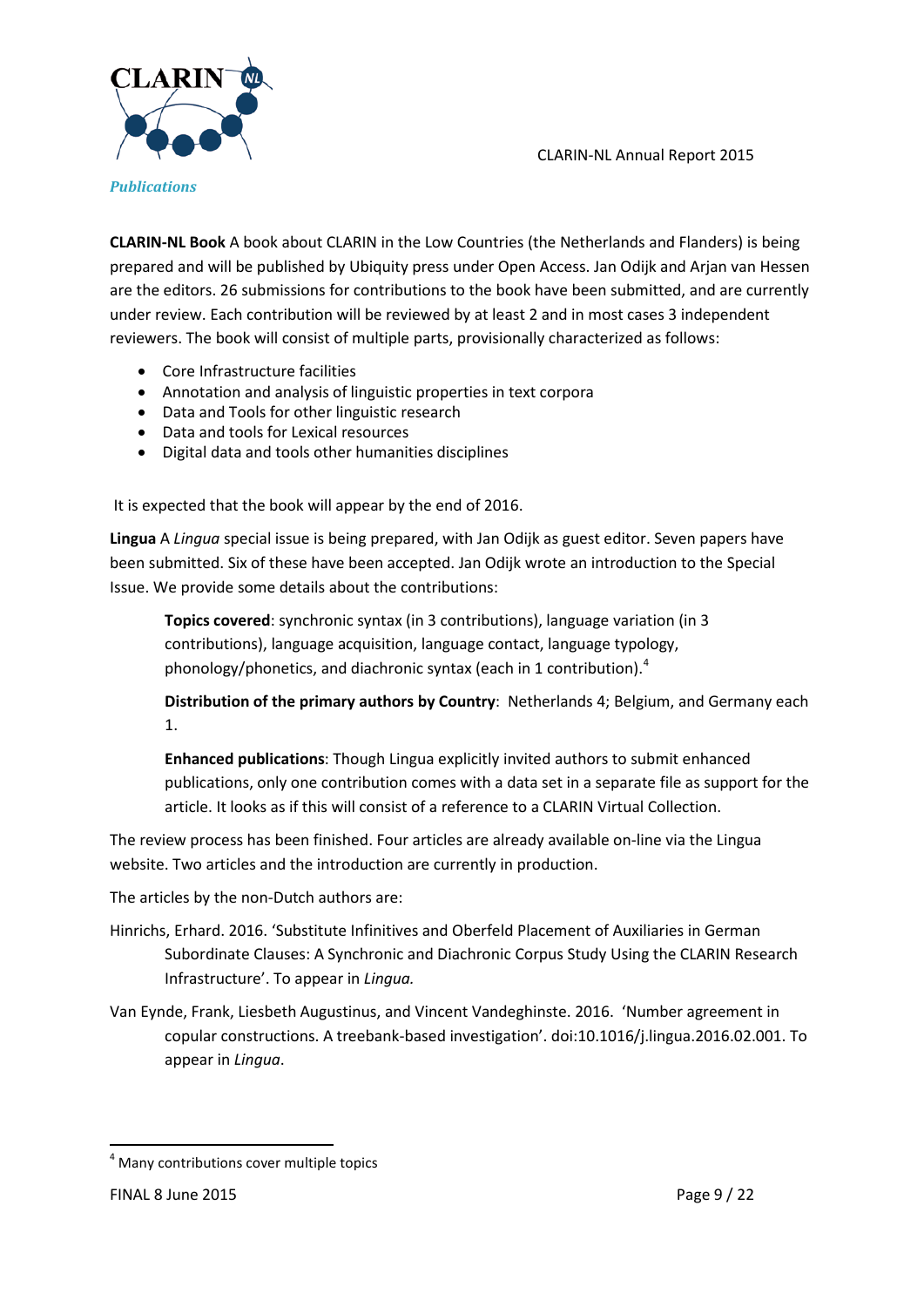

- **Other Publications** Here's a (not fully complete) overview of publications from 2015 and in part from 2016:
- Barbiers, Sjef, Marjo van Koppen, Hans Bennis, Norbert Corver (2016). MIcrocomparative MOrphosyntactic REsearch (MIMORE): Mapping partial grammars of Flemish, Brabantish and Dutch. doi:10.1016/j.lingua.2015.10.018. to appear in *Lingua*.
- Bouma, G., van Koppen, J. M., Landsbergen, F., Odijk, J. E. J. M., van der Wouden, T. & van de Camp, M. 'Enriching a Descriptive Grammar with Treebank Queries', In : *Proceedings of the Fourteenth International Workshop on Treebanks and Linguistic Theories (TLT14)*, 14, p. 13- 25. [\[url\]](http://tlt14.ipipan.waw.pl/files/4614/5063/3858/TLT14_proceedings.pdf) [\[pdf\]](http://www.clarin.nl/sites/default/files/Bouma%20et%20al%20TLT14.pdf)
- Brugman, Hennie, Martin Reynaert, Nicoline van der Sijs, René van Stipriaan, Erik Tjong Kim Sang and Antal van den Bosch (2016), 'Nederlab: Towards a Single Portal and Research Environment for Diachronic Dutch Text Corpora', accepted for publication in the LREC 2016 proceedings.
- Cornips, Leonie, Jos Swanenberg, Wilbert Heeringa, Folkert de Vriend (2016). The relationship between first language acquisition and dialect variation: Linking resources from distinct disciplines in a CLARIN-NL project. doi:10.1016/j.lingua.2015.11.007. to appear in *Lingua*.
- Heuvel, Henk van den and Nelleke Oostdijk (2016), 'Falling silent, lost for words ... Tracing personal involvement in interviews with Dutch war veterans', accepted for publication in the LREC 2016 proceedings.
- Leinonen, Therese, Çağrı Çöltekin, John Nerbonne (2016). Using Gabmap. doi:10.1016/j.lingua.2015.02.004 . to appear in *Lingua*.
- Odijk, J. (2015), 'Metadata Curation Strategy', manuscript Utrecht University. [\[pdf\]](http://www.clarin.nl/sites/default/files/Metadata%20curation%20strategy%202015-06-29.pdf) with 2 appendixes: resource type [\[xlsx\]](http://www.clarin.nl/sites/default/files/modality%20cleanup.xlsx) and modality [xlsx]
- Odijk, J. (2015) 'Linguistic Research with PaQU' *Computational Linguistics in The Netherlands journal* 5, p. 3-14 [\[pdf\]](http://www.clarin.nl/sites/default/files/PaQu%20Odijk.pdf) [url]
- Odijk, J. (2016) 'A Use Case for Linguistic Research on Dutch with CLARIN', in K. De Smedt (ed.), *Selected Papers from the CLARIN Annual Conference 2015,* 45-61. [\[Abstract and Fulltext\]](http://www.ep.liu.se/ecp/article.asp?issue=123&article=004)
- Odijk, J. (2016), 'Linguistic Research using CLARIN Introduction'. doi:10.1016/j.lingua.2016.04.003. To appear in *Lingua.*
- Odijk, J. (2016), ['CLARIAH](https://www.clarin.eu/glossary%23CLARIAH) in the Netherlands', accepted for publication in the LREC 2016 proceedings.
- Reynaert, Martin (2016), 'OCR Post-Correction Evaluation of Early Dutch Books Online Revisited', accepted for publication in the LREC 2016 proceedings.
- Schuurman, Ineke, Menzo Windhouwer, Oddrun Ohren, Daniel Zeman (2016), 'CLARIN Concept Registry: The New Semantic Registry', in K. De Smedt (ed.), *Selected Papers from the CLARIN Annual Conference 2015,* 62-70. [\[Abstract and Fulltext\]](http://www.ep.liu.se/ecp/article.asp?issue=123&article=005)
- Sijs, Nicoline van der, Eric Sanders, Henk van den Heuvel & Aukje Borkent (2016), 'Curation of Dutch Regional Dictionaries', accepted for publication in the LREC 2016 proceedings.

FINAL 8 June 2015 Page 10 / 22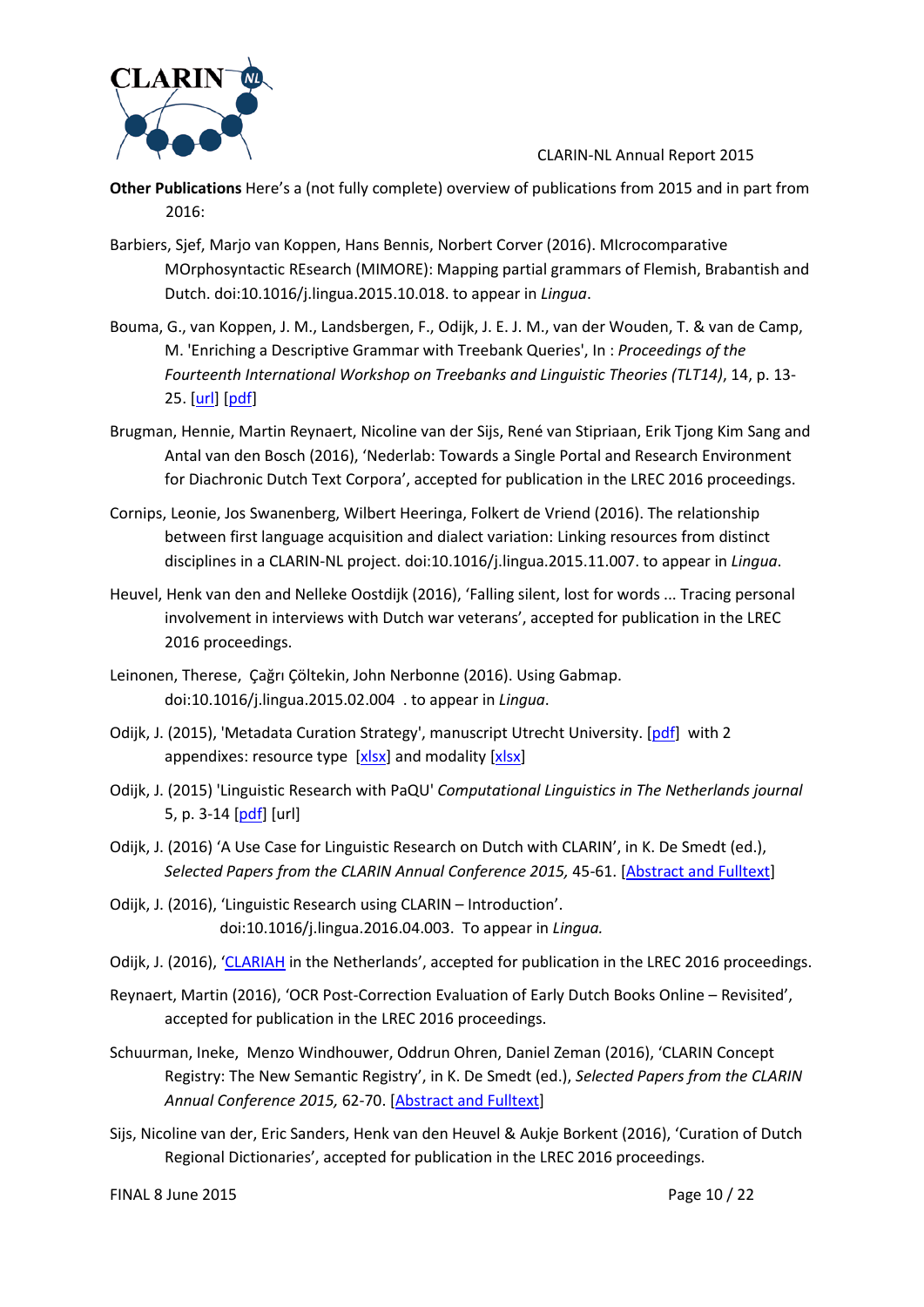

- Sluijs, Robbert van, Margot van den Berg, Pieter Muysken (2016). Exploring genealogical blends: The Surinamese Creole cluster and the Virgin Island Dutch Creole cluster. doi:10.1016/j.lingua.2015.12.004 . to appear in *Lingua*.
- Windhouwer, Menzo , Marc Kemps-Snijders, Paul Trilsbeek, André Moreira, Bas Van der Veen and Guilherme Silva (2016). 'FLAT: constructing a CLARIN compatible home for language resources', accepted for publication in the LREC 2016 proceedings.
- Wouden, Ton van der, Gosse Bouma, Matje van de Camp, Marjo van Koppen, Frank Landsbergen, Jan Odijk (2016). 'Enriching a Grammatical Database with Intelligent Links to Linguistic Resources', in K. Desmedt (ed.), *Selected Papers from the CLARIN Annual Conference 2015,*  108-117. [\[Abstract and Fulltext\]](http://www.ep.liu.se/ecp/article.asp?issue=123&article=009)
- Wouden, Ton van der et al. Het Taalportaal: Een nieuwe wetenschappelijke grammatica voor het Nederlands en het Fries. To appear in *Nederlandse Taalkunde*, 2016

#### *Presentations*

There have been quite a number of presentations to disseminate the results obtained and experiences gained in the Netherlands. Highlights include plenary lectures at CLIN25 (Antwerp) and at TIN 2015 (Utrecht) on CLARIN, an invited lecture at the Austrian Academy of Sciences (Vienna), a key note lecture at the Digital Humanities Spring School in Leuven, a key note lecture on Multiword Expressions and LMF (CLARIN-NL DuELME project) at the PARSEME Workshop (Iaşi, Romania), and multiple presentations and demo's at the CLARIN Conference.

Here's a (most likely not fully complete) overview of the presentations given:

- Boer, V. de et al. (2015), 'Dutch Ships and Sailors', demo at the CLARIN-NL Closing Event, Hilversum, March 13, 2015.
- Bosch, Antal van den, Hennie Brugman en René van Stipriaan (2015), 'Lancering en demonstratie van Nederlab', March 13, 2015 Beeld en Geluid at the CLARIAH kick-off.
- Bouma, G., van Koppen, J. M., Landsbergen, F., Odijk, J. E. J. M., van der Wouden, T. & van de Camp, M. 'Enriching a Descriptive Grammar with Treebank Queries', Presentation at the *Fourteenth International Workshop on Treebanks and Linguistic Theories (TLT14)*.
- Bouwman, A. (2015), 'BMN-I: Linked Data on Middle Dutch Sources Kept Worldwide', demo at the CLARIN-NL Closing Event, Hilversum, March 13, 2015.
- Broeder, D. (2015), 'CLAPOP, the CLARIN-NL Portal', demo at the CLARIN-NL Closing Event, Hilversum, March 13, 2015.
- Camp, M. van de et al. (2015), 'OpenSONAR', demo at the CLARIN-NL Closing Event, Hilversum, March 13, 2015.
- Crasborn, O. (2015) COLTIME: Presentation/demonstration at closing event of CLARIN-NL, Hilversum

FINAL 8 June 2015 Page 11 / 22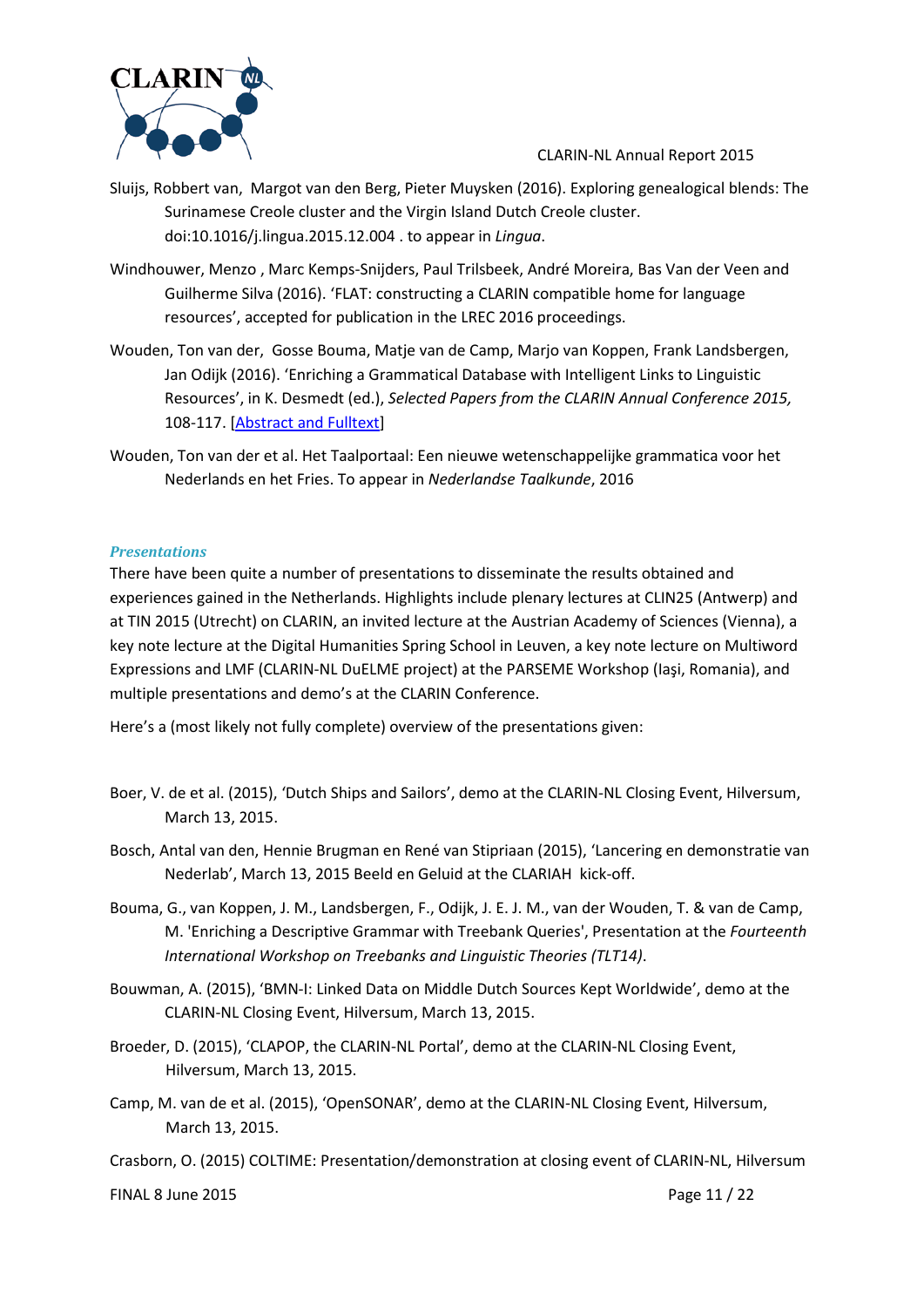

Crasborn, O. (2015) EXILSEA: Presentation/demonstration at closing event of CLARIN-NL, Hilversum.

Dijk, S. van (2015), 'COBWWWEB', demo at the CLARIN-NL Closing Event, Hilversum, March 13, 2015.

- Goosen, Twan, Thomas Eckart, Matej Durco, Davor Ostojic (2015), 'VLO developments', presentation and demo at the CLARIN Conference, Wrocław, Poland, 16 October 2015.
- Gorp, J. van (2015), 'AVResearcherXL', demo at the CLARIN-NL Closing Event, Hilversum, March 13, 2015.
- Komen, Erwin (2016). Corpus Studio Web Version. Demo and poster at the CLARIAH-dag, Amersfoort, January 22.
- Landsbergen , Frank, Ton van der Wouden, Jorik van Engeland, Erlinde Meertens, en Sylvia Wijsman (2015), 'Enriching a grammatical database with intelligent links to linguistic resources', demo at the CLARIN 2015 Conference, Wrocław, Poland, 16 October 2015.
- Mak, I. et al (2015), 'CORNETTO', demo at the CLARIN-NL Closing Event, Hilversum, March 13, 2015.
- Niestad, J. et al. (2015), 'AutoSearch', demo at the CLARIN-NL Closing Event, Hilversum, March 13, 2015.
- Niestadt, Jan (2015), BlackLab: advantages and disadvantages of using Lucene for a linguistic corpus search system. Presentation at CLIN26, Amsterdam, 18 December 2015.
- Noord, G. van (2015), 'PaQu', demo at the CLARIN-NL Closing Event, Hilversum, March 13, 2015.
- Noord, Gertjan van & Jan Odijk (2016). `Goed of Fout', demonstration at the CLARIAH-day, Amersfoort, January 22, 2016. [\[pdf\]](http://www.clarin.nl/sites/default/files/Goed%20of%20Fout%20CLARIAH%202016%202016-01-21.pdf) [\[pptx\]](http://www.clarin.nl/sites/default/files/Goed%20of%20Fout%20CLARIAH%202016%202016-01-21.pptx)
- Noord, Gertjan van & Jan Odijk (2016). `Goed of Fout: Wat gebruikt men feitelijk?', presentation at the `Grote Taaldag' (TIN), Utrecht, 6 February 2016. [\[handout\]](http://www.clarin.nl/sites/default/files/handout%20Goed%20of%20Fout%20Van%20Noord%20en%20Odijk.pdf) [\[pptx\]](http://www.clarin.nl/sites/default/files/Goed%20of%20Fout%20TIN%202016%202016-02-03.pptx) [\[pdf\]](http://www.clarin.nl/sites/default/files/Goed%20of%20Fout%20TIN%202016%202016-02-03.pdf)
- Odijk, J. (2015), 'CLARIN-NL: Contributions by [NLP](http://www.clarin.nl/glossary%23NLP) & Current Status', presentation at CLIN25 2015, Antwerp, Feb 6, 2015 [\[pptx\]](http://www.clarin.nl/sites/default/files/CLARIN%20CLIN%20presentation%202015-02-03.pptx) [\[pdf\]](http://www.clarin.nl/sites/default/files/CLARIN%20CLIN%20presentation%202015-02-03.pdf)
- Odijk, J (2015), 'Linguistic Research with PaQu', poster at CLIN25 2015, Antwerp, Feb 6, 2015 [\[pptx\]](http://www.clarin.nl/sites/default/files/Poster%20Odijk%20CLIN%202015%202015-02-02.pptx) [\[pdf\]](http://www.clarin.nl/sites/default/files/Poster%20Odijk%20CLIN%202015%202015-02-02.pdf)
- Odijk, J. (2015), 'What CLARIN has to offer to linguists', plenary lecture at the TIN-dag, Utrecht, Feb 7, 2015. [\[pptx\]](http://www.clarin.nl/sites/default/files/CLARIN%20TIN%20presentation%202015-02-04.pptx) [\[pdf\]](http://www.clarin.nl/sites/default/files/CLARIN%20TIN%20presentation%202015-02-04.pdf)
- Odijk, J. (2015), 'Investigating *heel, erg, zeer* with PaQu', lecture at the TIN-dag, Utrecht, Feb 7, 2015. [\[pdf\]](http://www.clarin.nl/sites/default/files/2015%20TIN%20Odijk%20HandOut%202015-02-03.pdf)
- Odijk, J. (2015), 'CLARIAH: A Research Infrastructure for the Humanities in the Netherlands', invited lecture at the Austrian Academy of Sciences, Vienna, 9 April 2015. [\[pptx\]](http://www.clarin.nl/sites/default/files/CLARIAH%20Vienna%202015-04-09%202015-04-09.pptx)
- Odijk, J. (2015), `Infrastructure for Digital Humanities', lecture at the Utrecht Digital Humanities Session, Utrecht, 10 June 2015. [\[pptx\]](http://www.clarin.nl/sites/default/files/Odijk%20utrecht%20DH%20Infrastructure%2020150610%2020150615pptx.pptx)

FINAL 8 June 2015 Page 12 / 22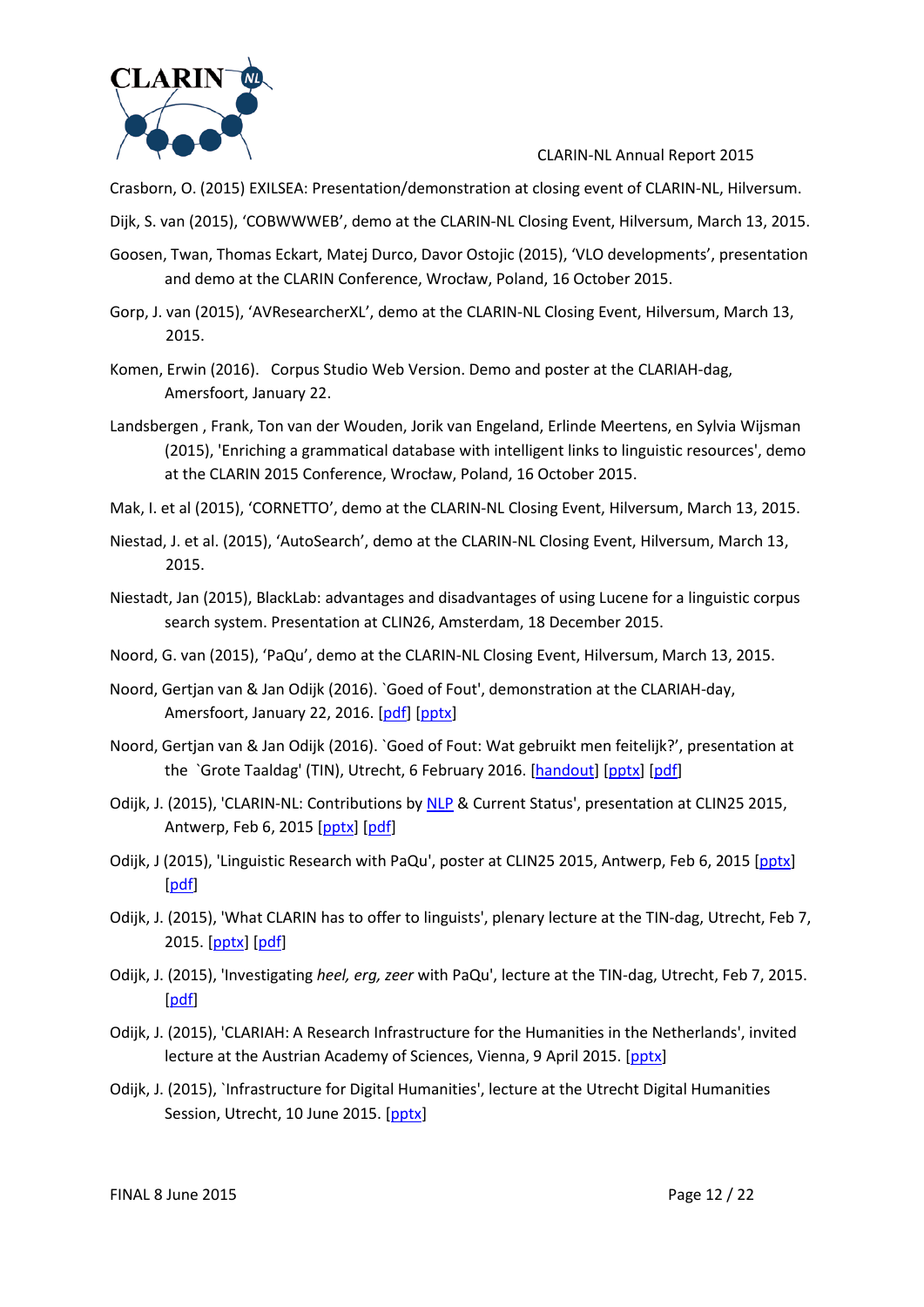

- Odijk, J. (2015), 'Multiword Expressions an[d LMF'](http://www.clarin.nl/glossary%23LMF), invited lecture held at the [PARSEME Hands-on](http://typo.uni-konstanz.de/parseme/index.php/contact/how-to-join-us/2-general/126-parseme-wg1-hands-on-workshop-on-lexical-encoding-of-mwes)  [workshop on the lexical encoding](http://typo.uni-konstanz.de/parseme/index.php/contact/how-to-join-us/2-general/126-parseme-wg1-hands-on-workshop-on-lexical-encoding-of-mwes) of multiword expressions, Iaşi, Romania, 22 September 2015. presentation: [\[ppt\]](http://www.clarin.nl/sites/default/files/Odijk%20PARSEME%202015-09%202015-09-20.ppt) [\[pdf\]](http://www.clarin.nl/sites/default/files/Combined%20Handout%20Jan%20Odijk.pdf); handout: [pdf]
- Odijk, J. (2015), 'PARSEME Alpino MWE Encoding', lecture held at the [PARSEME Hands-on workshop](http://typo.uni-konstanz.de/parseme/index.php/contact/how-to-join-us/2-general/126-parseme-wg1-hands-on-workshop-on-lexical-encoding-of-mwes)  [on the lexical encoding of multiword expressions](http://typo.uni-konstanz.de/parseme/index.php/contact/how-to-join-us/2-general/126-parseme-wg1-hands-on-workshop-on-lexical-encoding-of-mwes), Iaşi, Romania, 23 September 2015. [\[ppt\]](http://www.clarin.nl/sites/default/files/PARSEME%20Alpino%20MWE%20encoding%202015-09-22.ppt) an[d dataset](http://www.clarin.nl/sites/default/files/parsememwetesta.zip)
- Odijk, J. (2015), 'Zoeken naar Constructies', presentation and poster held at the [DRONGO Language](http://www.drongofestival.nl/)  [Festival,](http://www.drongofestival.nl/) Utrecht, 26 September 2015. [\[presentation\]](http://www.clarin.nl/sites/default/files/Drongo%202015%20clarin%20presentation%202015-09-26.pptx) [\[poster\]](http://www.clarin.nl/sites/default/files/Poster%20Odijk%20DRONGO%202015%202015-09-20-AvH-Final.pptx)
- Odijk, J. (2015), 'Taal- en Spraaktechnologie (TST) voor het Nederlands: Status 2015', presentation held at the [Taalcongres 'Taal schept Kansen',](http://weekvanhetnederlands.org/activiteiten/taalcongres-%E2%80%9Ctaal-schept-kansen%E2%80%9D) Flemish Parliament, Brussels, 10 October 2015. [\[pptx\]](http://www.clarin.nl/sites/default/files/Odijk%20Status%20TST%202015-10-10%202015-10-07.pptx)
- Odijk, J. (2015), 'Using PaQu for language acquisition research', presentation at the CLARIN 2015 Conference, Wrocław, Poland, 16 October 2015 [\[pptx\]](http://www.clarin.nl/sites/default/files/CLARIN%202015%20presentation%20Odijk%20PaQu%202015-10-13.pptx) [\[pdf\]](http://www.clarin.nl/sites/default/files/CLARIN%202015%20presentation%20Odijk%20PaQu%202015-10-13.pdf)
- Odijk, J. (2015), 'Using PaQu for language acquisition research', demo at the CLARIN 2015 Conference, Wrocław, Poland, 16 October 2015 [\[pdf\]](http://www.clarin.nl/sites/default/files/PaQu%20for%20Alpino%20MWEs%202015-10-16.pdf)
- Odijk, J (2015), 'Can we extend Alpino with flexible MWEs? An unexpected possible use of PaQu', presentation and demo at the CLARIN Conference, Wrocław, Poland, 16 October 2015. [\[pdf\]](http://www.clarin.nl/sites/default/files/PaQu%20for%20Alpino%20MWEs%202015-10-16.pdf) [\[data\]](http://www.clarin.nl/sites/default/files/parsememwetesta.zip) [\[handout\]](http://www.clarin.nl/sites/default/files/CLARIN%20PaQU%20Bazaar%20Handout.pdf) [\[analysis\]](http://www.clarin.nl/sites/default/files/Analysis%20Alpino%20flexible%20MWEs%202015-10-15.pdf)
- Odijk, J. (2015), 'Linguistic Research with CLARIN', MA Rotation Lecture, Utrecht, 2015-11-10. [\[pptx\]](http://www.clarin.nl/sites/default/files/MA%20Rotation%202015%20Odijk%202015-11-05.pptx) [\[pdf\]](http://www.clarin.nl/sites/default/files/MA%20Rotation%202015%20Odijk%202015-11-05.pdf)
- Odijk, J. (2015), 'Extending Alpino with Flexible MWEs. An unexpected possible use of PaQu', poster and presentation/demo at CLIN26, Amsterdam, 18 December 2015 [\[poster\]](http://www.clarin.nl/sites/default/files/CLIN%2026%20Poster%20Odijk%202015-12-15.pptx) [\[presentation\]](http://www.clarin.nl/sites/default/files/CLIN26%20PaQu%20for%20Alpino%20MWEs%202015-12-15.pdf)
- Peursen, W. van & D. Roorda (2015), 'SHEBANQ', demo at the CLARIN-NL Closing Event, Hilversum, March 13, 2015.
- Peursen, Wido van, Dirk Roorda and Martijn Naaijer (2015), 'SHEBANQ: Annotations based hub of research in the Hebrew Bible'. Presentation at CLIN26, Amsterdam, 18 December 2015.
- Reynaert, M. et al. (2015), 'PICCL: Philosophical Integrator of Computational and Corpus Libraries'', demo at the CLARIN-NL Closing Event, Hilversum, March 13, 2015.
- Reynaert, Martin, Maarten Van Gompel, Ko van der Sloot and Antal van Den Bosch (2015), 'PICCL: Philosophical Integrator of Computational and Corpus Libraries'. Presentation at the CLARIN 2015 Conference, Wrocław, Poland, 16 October 2015.
- Reynaert, Martin & Matje van de Camp (2016), OpenSoNaR-CGN. Poster and demo at the CLARIAHdag, Amersfoort, 22 January.
- Roorda, Dirk (2015), 'Hebrew Bible: System of Data and Annotations', presentation and demo at the CLARIN Conference, Wrocław, Poland, 16 October 2015.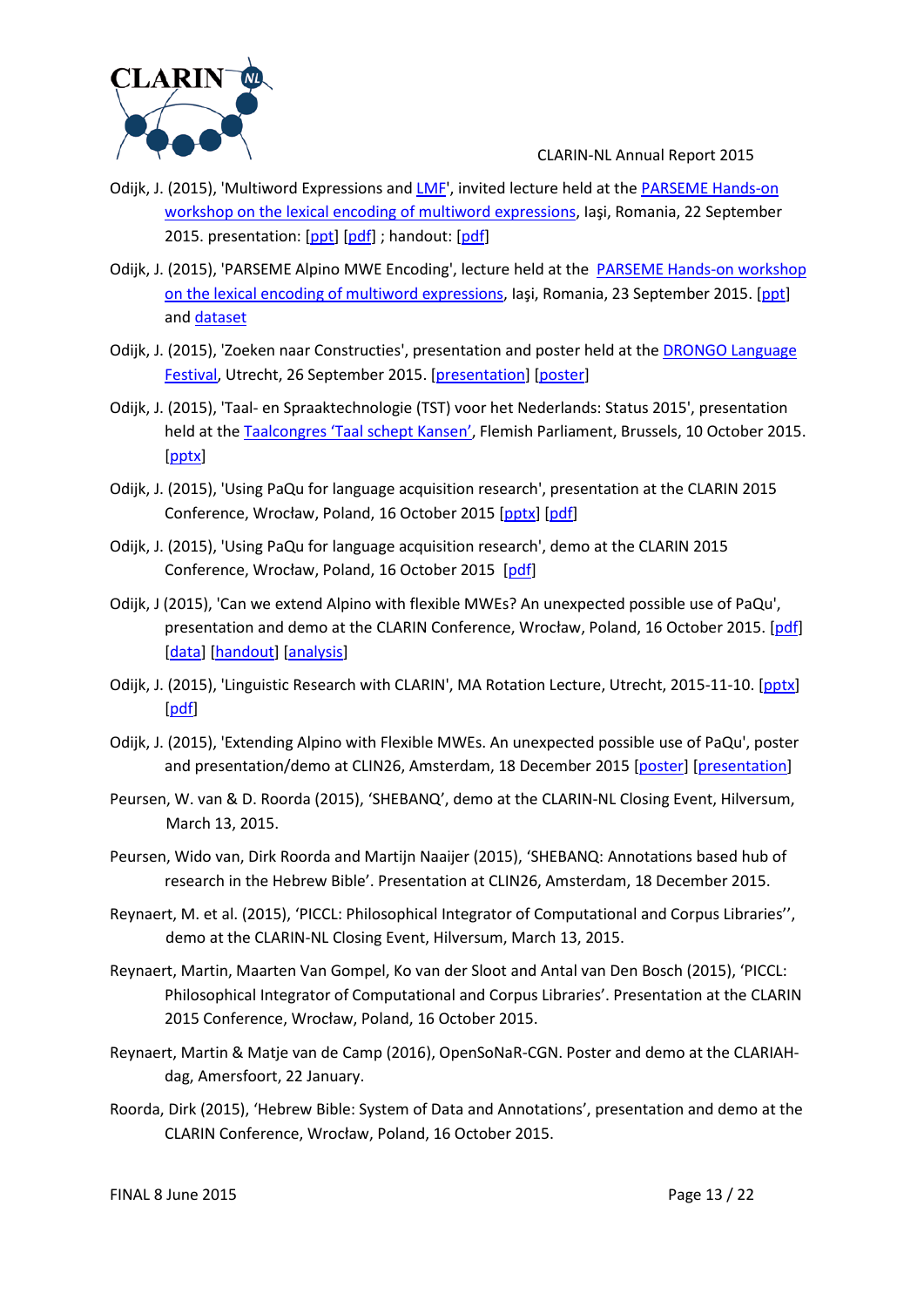

- Schuurman, I, & M. Windhouwer (2015), 'The CLARIN Concept Registry (CCR)', poster and demo at the CLARIN-NL Closing Event, Hilversum, March 13, 2015.
- Schuurman, Ineke, Menzo Windhouwer, Oddrun Ohren & Daniel Zeman (2015). 'CLARIN Concept Registry: the new semantic registry', presentation at the CLARIN 2015 Conference, Wrocław, Poland, 17 October 2015. [\[pptx\]](http://www.clarin.nl/sites/default/files/CCR-CLARIN2015v2a.pptx) [\[pdf\]](http://www.clarin.nl/sites/default/files/CCR-CLARIN2015v2a.pdf)
- Schuurman, Ineke, Menzo Windhouwer and Olha Shkaravska (2015). 'The CLARIN Concept Registry'. Presentation at CLIN26, Amsterdam, 18 December 2015.
- Sijs, Nicoline van der, Henk van den Heuvel, Roeland van Hout & Eric Sanders (2016), 'CARE: Curation of Dutch Regional Dialect Dictionaries', demo en poster presentation at the CLARIAH-dag , Amersfoort, 22 January.
- Sloetjes, H., Seibert, O., Somasundaram, A., & Drude, S. (2015). Language identification in ELAN. Eposter presented at the 4th International Conference on Language Documentation & Conservation (ICLDC), Honolulu, HI.
- Verberne, S. (2015), 'RemBench', demo at the CLARIN-NL Closing Event, Hilversum, March 13, 2015.
- Windhouwer, Menzo (2015), 'CMDI first aid kit', presentation and demo at the CLARIN Conference, Wrocław, Poland, 16 October 2015.
- Wouden, Ton van der, Gosse Bouma, Matje van de Kamp, Marjo van Koppen, Frank Landsbergen and Jan Odijk (2015), 'Enriching a grammatical database with intelligent links to linguistic resources', presentation at the CLARIN 2015 Conference, Wrocław, Poland, 16 October 2015 [\[pdf\]](http://www.clarin.nl/sites/default/files/clarin-2015-vdwouden.pdf)
- Wouden, Ton van der and Frank Landsbergen (2016). ''Enriching a grammatical database with intelligent links to linguistic resources'. Poster and demo at the CLARIAH-dag, Amersfoort, 22 January.
- Wouden, Ton van der (2016). A boost for the digital infrastructure for linguistics: the Taalportaal. DH Benelux 2016.
- Wouden, Ton van der (2016). Taalportaal: A new tool for linguistic research. Submitted & accepted DH 2016 Krakow.
- Wynne, Martin and Arjan van Hessen (2015), 'Working with oral history archive data', poster at the CLARIN 2015 Conference, Wrocław, Poland, 16 October 2015.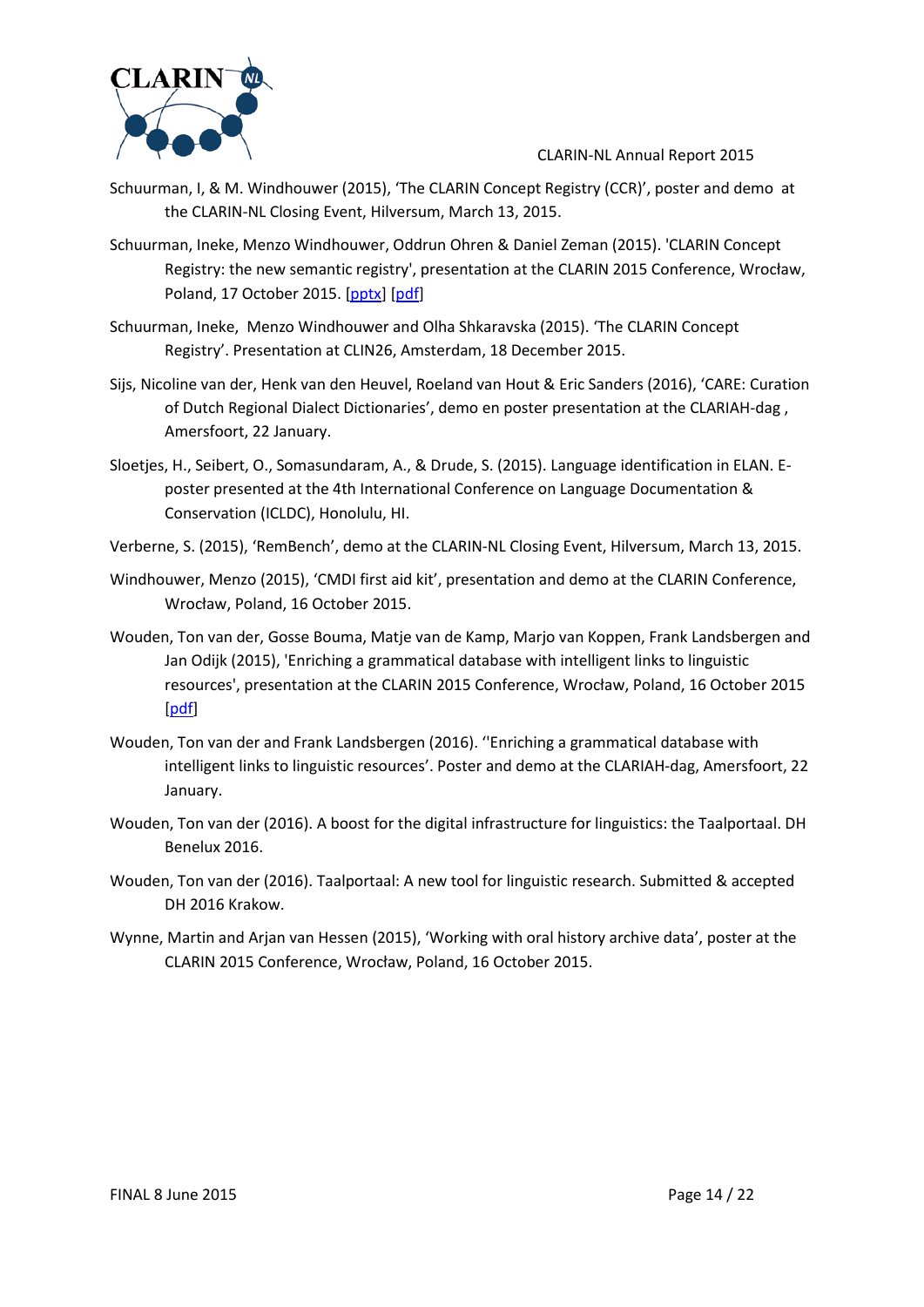

| <b>From</b>     | To              | Event                                                                  | <b>City</b>    | <b>Form of Support</b>                                |
|-----------------|-----------------|------------------------------------------------------------------------|----------------|-------------------------------------------------------|
| $5$ -feb-15     | $5$ -feb-15     | CLIN <sub>25</sub>                                                     | Antwerpen      | financial                                             |
| $13$ -apr- $15$ | $13$ -apr- $15$ | <b>Workshop STCN</b>                                                   | Den Haag       | financial                                             |
| 25-sep-15       | 26-sep-15       | <b>DRONGO Festival</b>                                                 | Utrecht        | financial (via<br>UU)                                 |
| $16$ -nov- $15$ | $16$ -nov- $15$ | Workshop<br>Morphosyntactische<br>verrijking van 17e<br>eeuwse teksten | <b>Utrecht</b> | Website,<br>announcements,<br>active<br>participation |
| $18$ -dec-15    | $18$ -dec- $15$ | CLIN <sub>26</sub>                                                     | Amsterdam      | financial                                             |

## *Support for travel of Dutch researchers to CLARIN-related events*

None in 2015.

#### *CLARIN- NL Newsflashes*

CLARIN- NL Newsflashes have been sent out to all registered persons on the following dates:

- [NewsFlash 32](http://clarin.us7.list-manage.com/track/click?u=4aa8a65873d3ffafe259b732d&id=0f611faccd&e=ac08f37928) (12 jan 2015)
- NewsFlash 33 (13 feb 2015)
- NewsFlash 34 (6 mrt 2015)
- [NewsFlash](http://www.clarin.nl/sites/default/files/NewsFlash%2030.pdf) 35 (9 sep 2015)
- NewsFlash 36 (21 okt 2015)

#### *CLARIN-EU Newsflashes*

In 2015, no contributions to the CLARIN (ERIC) newsflashes have been made.

#### *CLARIN-EU Newsletter*

In 2015 no CLARIN (ERIC) Newsletters have appeared.

#### *eData & Research*

CLARIN-NL continued its participation in the eData & Research Magazine in 2015. Approximately 6 articles on CLARIN-NL or related topics have appeared i[n eData&Research](http://www.edata.nl/) in 2015. Erica Renckens participates in the editorial team and Arjan van Hessen in the board.

The articles that have been published in eData & Research in 2015 can be accessed via [http://www.clarin.nl/node/188.](http://www.clarin.nl/node/188)

A dual interview with Jan Odijk and Jaap van de Herik on the occasion of the end of CLARIN-NL and CATCH projects will appear in the eData & Research Magazine in June 2016.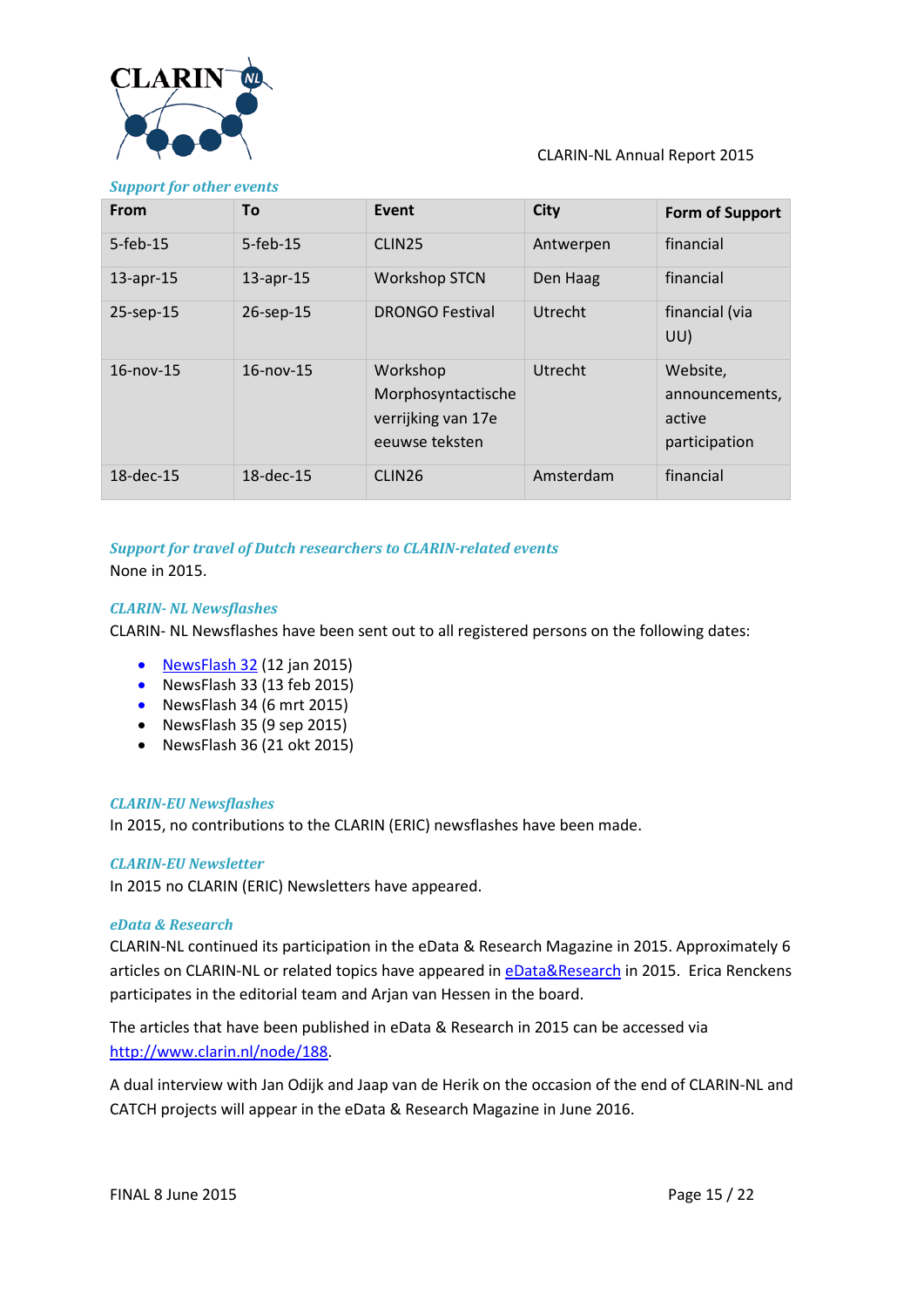

#### *Movies and Screen Captures*

Several projects have made movies or screen captures to illustrate their work or their demonstrators. Rembench also added such a short movie on its help page:

| Project              | Link to Movie / Screen capture                                     |
|----------------------|--------------------------------------------------------------------|
| GabMap               | http://www.youtube.com/watch?v=anElatt5fFM&feature=plcp            |
| Interviews / Veteran | http://www.youtube.com/watch?v=VpCXh_NVVso                         |
| <b>Tapes</b>         |                                                                    |
| WFT-GTB              | http://www.youtube.com/watch?v=fevAPknCaDo&feature=player_embedded |
| RemBench             | http://rembench.huygens.knaw.nl/help                               |

[OpenSONAR](http://opensonar.inl.nl/) an[d @PhilosTEI](http://ticclops.clarin.inl.nl/philostei/) each have a guided tour through the application via their Help button

The EB commissioned the production of 9 short movies on CLARIN-NL projects (to Dyzlo). Below one can find the CLARIN-NL projects that have been selected for these movies. All movies are available.

| Project                  | <b>Link to Movie</b>                                    |
|--------------------------|---------------------------------------------------------|
| <b>MIMORE</b>            | http://vimeo.com/35305355                               |
|                          | http://www.youtube.com/watch?v=TBDGrqKYbIA              |
| SignLinc                 | http://vimeo.com/35305490                               |
|                          | http://www.youtube.com/watch?v=je3ZKPw6w5s              |
| <b>Arthurian Fiction</b> | http://vimeo.com/35305561                               |
|                          | http://www.youtube.com/watch?v=t0y-ecrVD5w              |
| <b>WFT-GTB</b>           | http://vimeo.com/39044483                               |
|                          | http://www.youtube.com/watch?v=aSWKJucbWY8              |
| <b>WIP</b>               | http://vimeo.com/48195599                               |
|                          | http://www.youtube.com/watch?v=tEqAIH2o2rc&feature=plcp |
| Search & Develop         | http://vimeo.com/40289489                               |
|                          | http://www.youtube.com/watch?v=6CkCfaJ7rao&feature=plcp |
| <b>CKCC</b>              | http://vimeo.com/68203559                               |
|                          | http://www.youtube.com/watch?v=Sl0Ig7SCOcc              |
| <b>PILNAR</b>            | http://vimeo.com/100788014                              |
|                          | https://www.youtube.com/watch?v=iMWhO3D n Q             |
| Polimedia                | http://vimeo.com/100787499                              |
|                          | https://www.youtube.com/watch?v=u24oRCj7xrQ             |

All movies and screen captures can be reached vi[a http://www.clarin.nl/node/403](http://www.clarin.nl/node/403)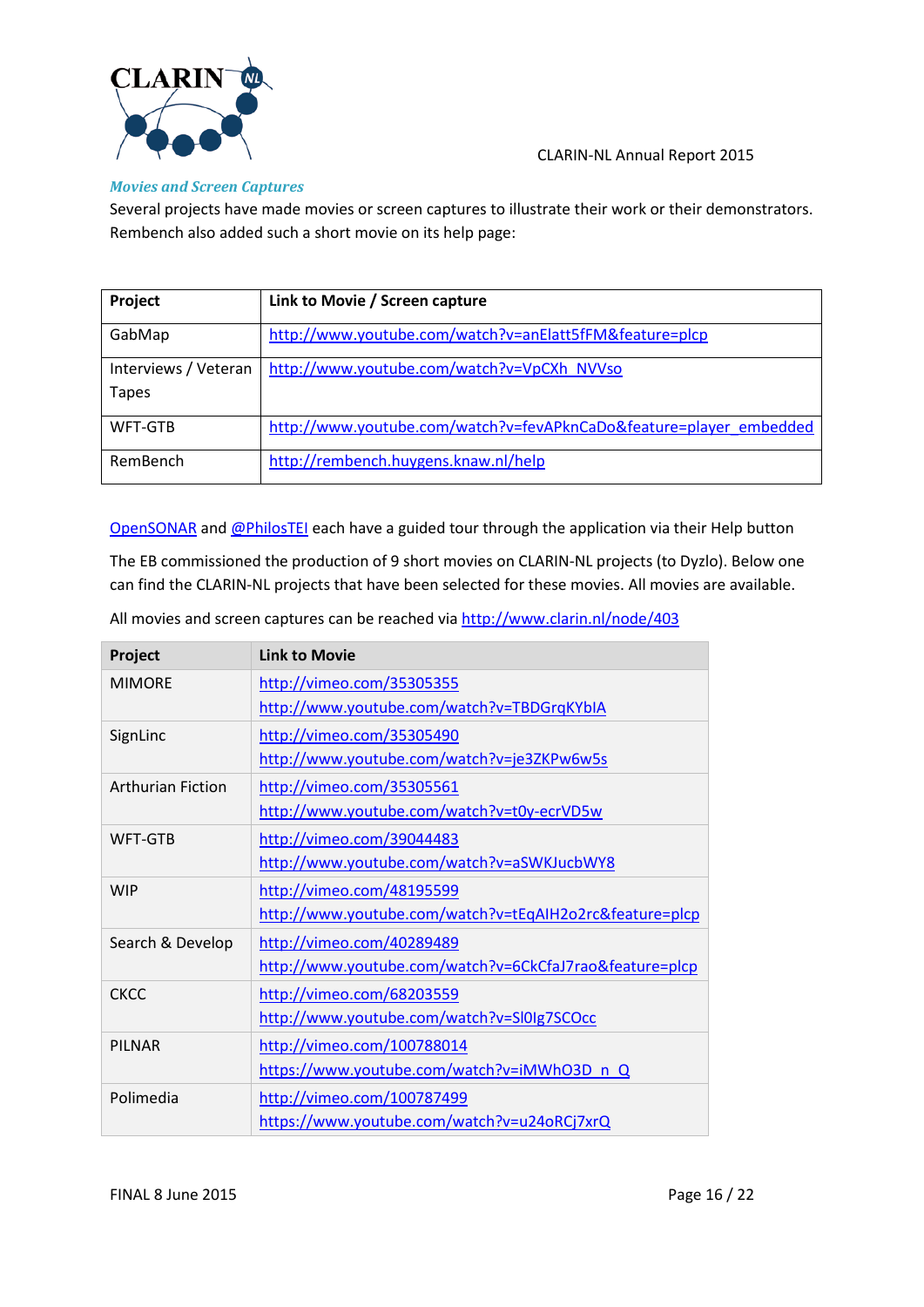

Three new movies were planned for 2015. These are currently being finalized.

They are movies about the projects D-LUCEA, DSS, and OpenSONAR. A preliminary version of the DLUCEA movie (not subtitled yet) is accessible via Vimeo:<https://vimeo.com/152447934> (password required), but all movies will soon be accessible via the CLARIN-NL portal.

The movies have been made available in streaming mode via Vimeo and YouTube, have subtitles (at least in English) and the originals have been made available on solid state memory.

#### *Website*

The website was maintained by an external company (*Civinex*) until the end of 2015.

The CLARIN-NL website is a project-internal website. We will try to keep it live for as long as possible (but have stopped the maintenance). For aspects that go beyond the project, we will use the CLARIN-NL portal, a preliminary version of which has gone live in June 2014 and which has been officially launched at the CLARIN-NL final event.

#### *Education*

Various educational activities have been organized in 2014. The following table lists the most important ones:

| From            | <b>To</b>       | Event                                                                                                 | <b>City</b>    | <b>Ctry</b> | Who                            |
|-----------------|-----------------|-------------------------------------------------------------------------------------------------------|----------------|-------------|--------------------------------|
| Dec 2014        | Jan 2015        | <b>Corpus Analysis Course</b>                                                                         | Utrecht        | <b>NL</b>   | JO                             |
| $12$ -jan-15    | $16$ -jan- $15$ | <b>LOT Winterschool</b><br>Course: linguistic<br>research Using CLARIN                                | Amsterdam      | <b>NL</b>   | JO and Sjef<br><b>Barbiers</b> |
| 19-mrt-15       | 19-mrt-15       | Leren werken met een<br>nieuwe zoektool voor de<br><b>Short-Title Catalogue</b><br><b>Netherlands</b> | Den Haag       | <b>NL</b>   | <b>Els Stronks</b>             |
| 13-okt-15       | 13-okt-15       | <b>Gastcollege DH Minor:</b><br><b>CLARIN</b>                                                         | <b>Utrecht</b> | <b>NL</b>   | JO                             |
| $10$ -nov- $15$ | $10$ -nov- $15$ | <b>MA-Rotation Lecture:</b><br><b>CLARIN</b>                                                          | Utrecht        | <b>NL</b>   | JO                             |
| Nov 2015        | Jan 2016        | <b>Corpus Analysis Course</b>                                                                         | Utrecht        | <b>NL</b>   | JO                             |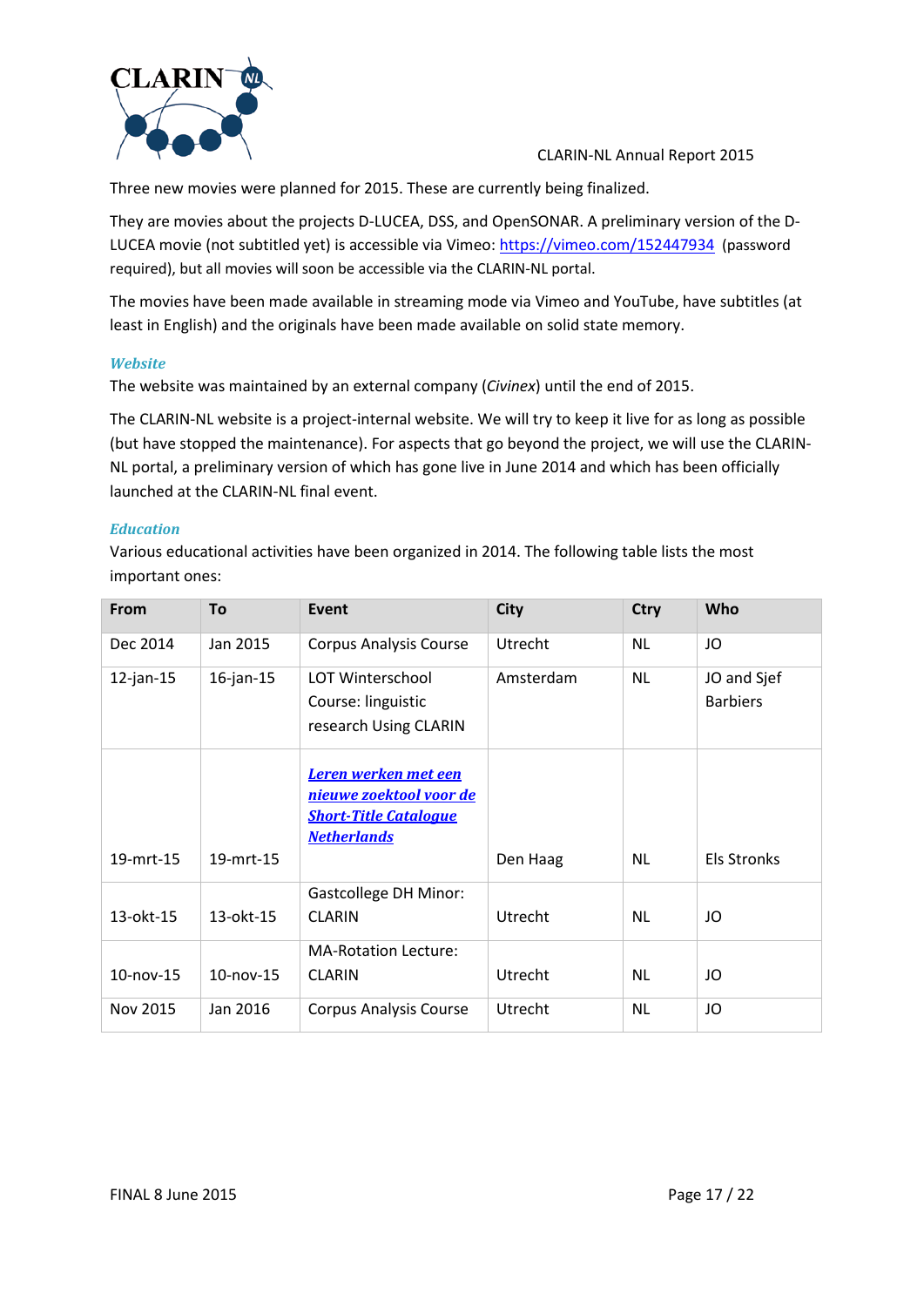

#### *Helpdesk*

The CLARIN-NL Helpdesk<sup>[5](#page-17-0)</sup> has run all year. The amount of requests is very low, and therefore the Helpdesk was easily managed in 2015 by Jan Odijk and Daan Broeder. There are more frequent informal requests directly to these persons from researchers who inquire about CLARIN and its use.

CLARIN-NL Annual Report 2015

#### **1.2.8 National Coordination Point**

The national coordination point has functioned well in 2015. Prof.dr. Jan Odijk is the Programme Director. Drs. Arwin van der Zwan was the project secretary.

The governance structure consists of an Executive Board (EB), Board, National Advisory Panel (NAP) and International Advisory Panel (IAP). Their tasks and responsibilities have been laid down in the consortium agreement.

**Executive Board** The Executive Board consists of 4 members:

- Prof.dr. Jan Odijk, programme director
- Prof.dr. Hans Bennis, chair and representative of the humanities researchers
- Dr. Arjan van Hessen, responsible for complementary activities such as PR, education, training and awareness creation.
- Ir. Daan Broeder, technical director

The executive board has held seven meetings in 2015.

**Board** The Board consists of 8 members. A full list of its members can be found in [Appendix A.](#page-19-0)

The current composition of the Board can also be found on the CLARIN-NL website [\(http://www.clarin.nl/category/board/board](http://www.clarin.nl/category/board/board) )

The Board has held no meeting in 2015. The final meeting of the CLARIN-NL Board is scheduled for May 9, 2016.

**NAP** The National Advisory Panel consists of 16 members, providing a good representation of the fields of the humanities, language and speech processing and infrastructure design and implementation. A full list of the members can be found i[n Appendix B](#page-20-0)

The current composition of the CLARIN-NL NAP can also be found on the CLARIN-NL website [\(http://www.clarin.nl/category/board/national-advisory-panel](http://www.clarin.nl/category/board/national-advisory-panel) ).

The NAP has held its final meeting in 2015 (Feb 17).

**IAP** The International Advisory Panel consists of 11 members. A full list of the members can be found i[n Appendix C](#page-21-0) and on the CLARIN-NL website [\(http://www.clarin.nl/category/board/international](http://www.clarin.nl/category/board/international-advisory-panel)[advisory-panel\)](http://www.clarin.nl/category/board/international-advisory-panel).

The IAP has held no meetings in 2015 but was invited for the CLARIN-NL Final event and the CLARIAH Kick-off (March 13).

FINAL 8 June 2015 Page 18 / 22

 $\ddot{\phantom{a}}$ 

<span id="page-17-0"></span><sup>&</sup>lt;sup>5</sup> <http://trac.clarin.nl/trac>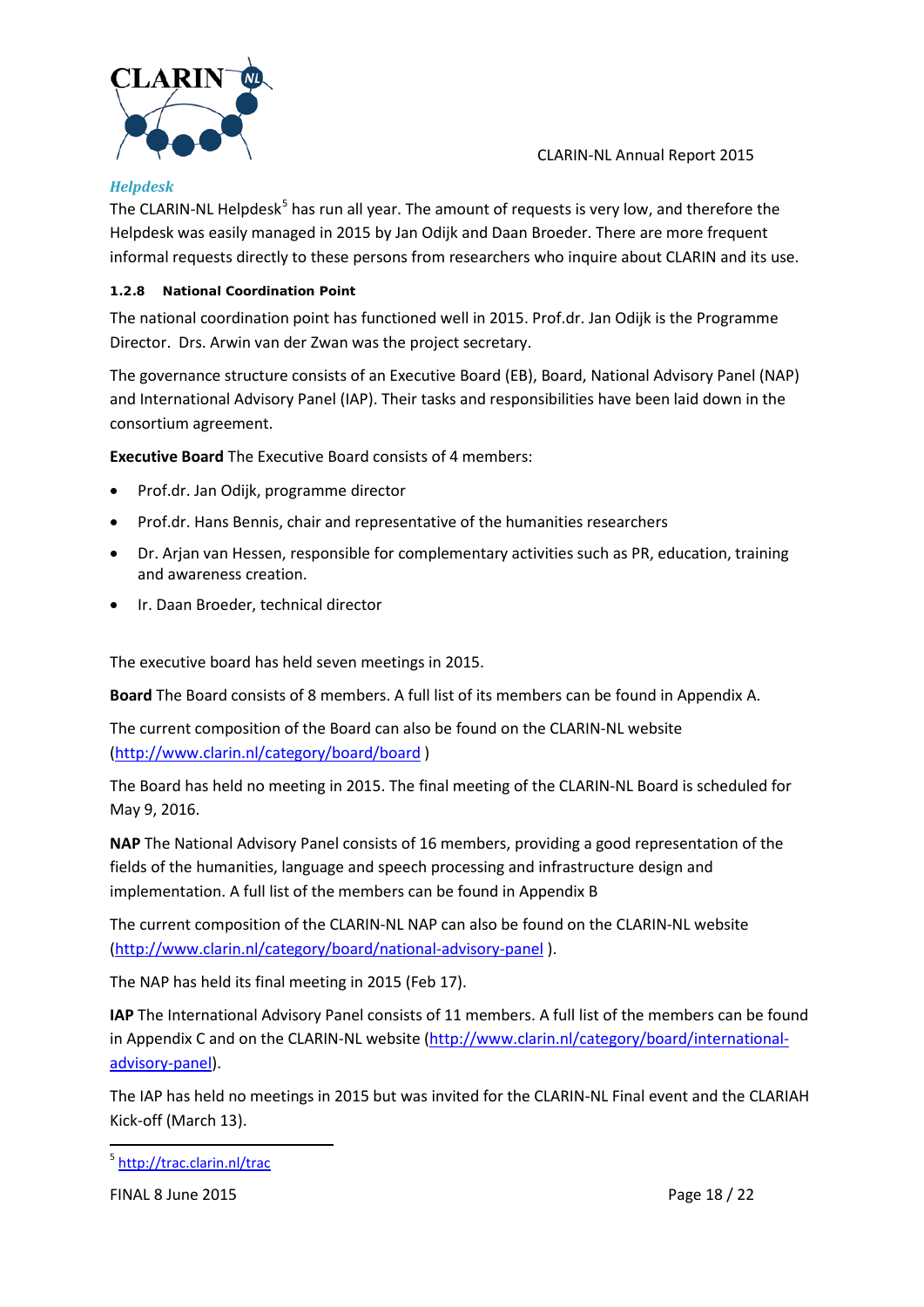

**CLARIN-NL Long Term Working Plan** The CLARIN-NL Long Term Working Plan was approved by the Board on August 19, 2009, and has remained unchanged. It can be found on the CLARIN-NL website: <http://www.clarin.nl/system/files/CLARIN-NL%20Multiyear%20Programme%20090409-2.pdf>

**Working Plan 2015** The Working Plan for 2015 was approved by the Board via e-mail. It can be found on the CLARIN-NL website [\(http://www.clarin.nl/page/about/47](http://www.clarin.nl/page/about/47) )

Overall, the governance structure as set up functions appropriately.

## **4 2014 Finances**

A detailed report on the CLARIN-NL finances in 2015 can be found in the 2015 Financial Report.

## **5 Other Activities**

As a response to the invitation of the *Commissie voor de update van de Nationale Roadmap voor Grootschalige Onderzoeksfaciliteiten* (Committee for the update of the National Roadmap for Large Scale Research Facilities), CLARIN-NL and the Dutch players in DARIAH have joined forces and formulated a new proposal for a large scale national infrastructural project called *Common Lab Research Infrastructure for the Arts and the Humanities (CLARIAH)*, uniting all humanities organizations in the Netherlands. Details about it can be found on the CLARIAH website [\(www.clariah.nl\)](http://www.clariah.nl/). The new project, called CLARIAH-CORE, has started on January 1, 2015 and will run for four years.

## **6 Research and Education**

It is clear that the CLARIN infrastructure is increasingly often used in actual research and in education. Research that crucially used the CLARIN infrastructure is now appearing in the Lingua Special Issue on the CLARIN Infrastructure with Jan Odijk as guest editor. We are approached by many researchers when they are preparing new project proposals. The research project proposal by Van Koppen and Dietz for the NWO *Vrije Competitie* programme, in which we contributed to the preparation and in which some of us participate actively was awarded funding. CLARIN (JO) is involved in a project proposal for the NWO *Gravitation* programme that is being prepared by a large consortium of linguists united in LOT, and, if it is awarded, the researchers will make heavy use of the CLARIN Infrastructure and also contribute to it. The first PhD in which crucial use is made of CLARIN has been successfully defended by Liesbeth Augustinus in Leuven (18 October 2015). Though this is a PhD in Flanders, the work on CLARIN in Flanders was made possible by the close collaboration of Flanders with CLARIN-NL.

There have been many educational activities, including a LOT Winterschool course, and multiple lectures on specific aspects of CLARIN at least in Utrecht and in Amsterdam (UvA). Since some of these are part of the regular curriculum, they will continue also now that the CLARIN-NL project has finished. Others will be continued through the CLARIAH-CORE project.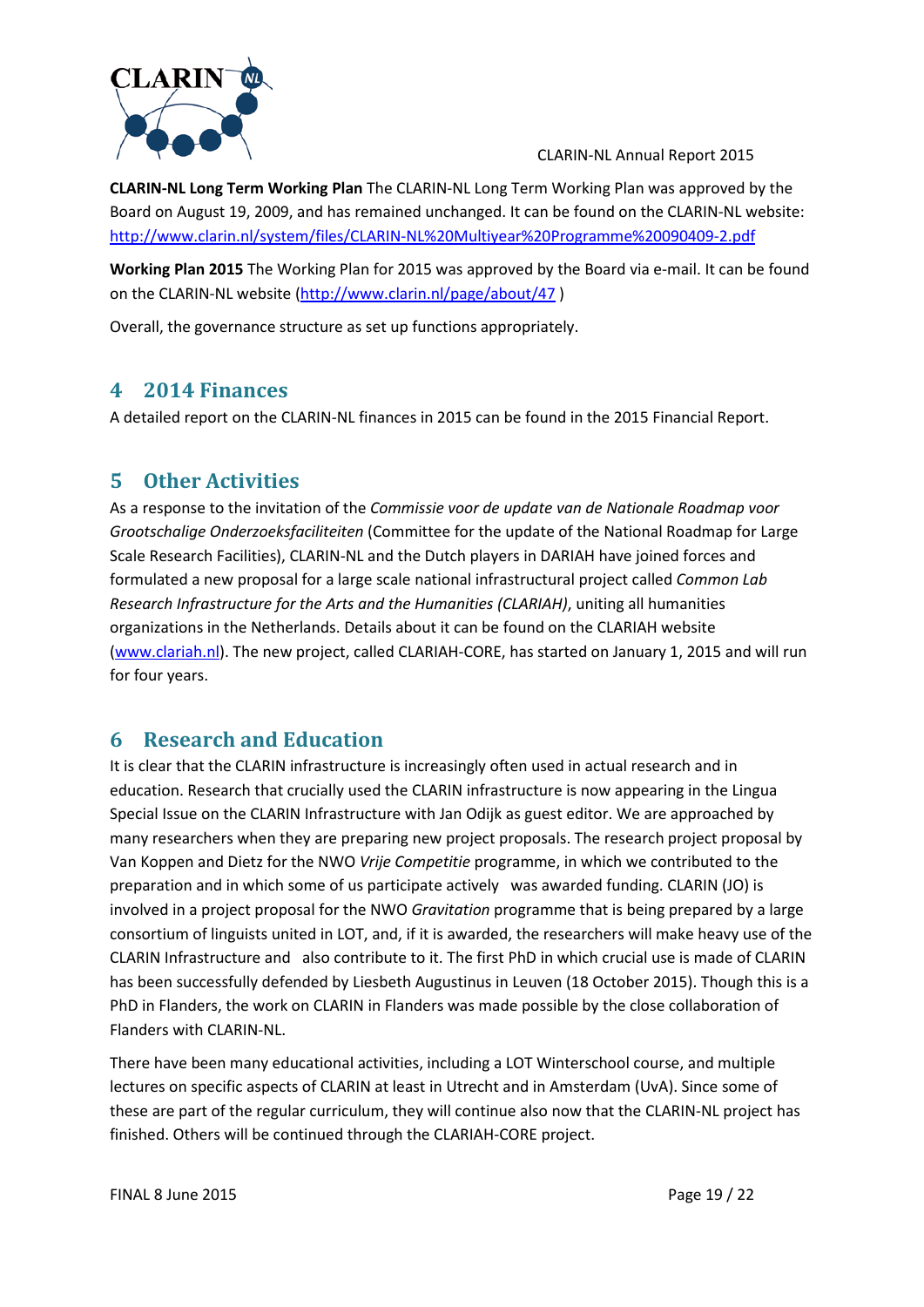

## <span id="page-19-0"></span>**Appendix A Composition of the Board**

| <b>Name</b>                              | <b>Affiliation</b>                                       |
|------------------------------------------|----------------------------------------------------------|
| Prof.dr. Geert Booij (until Sep 1, 2012) | LUCL, Universiteit van Leiden                            |
| Prof.dr. Lou Boves                       | CLST, Radboud Universiteit Nijmegen                      |
| Dr. Peter Doorn                          | <b>DANS</b>                                              |
| Prof.dr. Martin Everaert                 | UIL-OTS, Universiteit van Utrecht                        |
| Prof.dr. Jaap van den Herik              | TiCC, Universiteit van Tilburg                           |
| Prof.dr. Aafke Hulk (until Sep 1, 2012)  | ACLC, Universiteit van Amsterdam                         |
| Prof.dr.ir John Nerbonne                 | CLCG, Universiteit van Groningen                         |
| Prof.dr. Els Stronks (as of Sep 1, 2012) | Universiteit van Utrecht                                 |
| Ir. Peter Wittenburg (as of Sep 1, 2012) | Max Planck Instituut voor Psycholinguïstiek,<br>Nijmegen |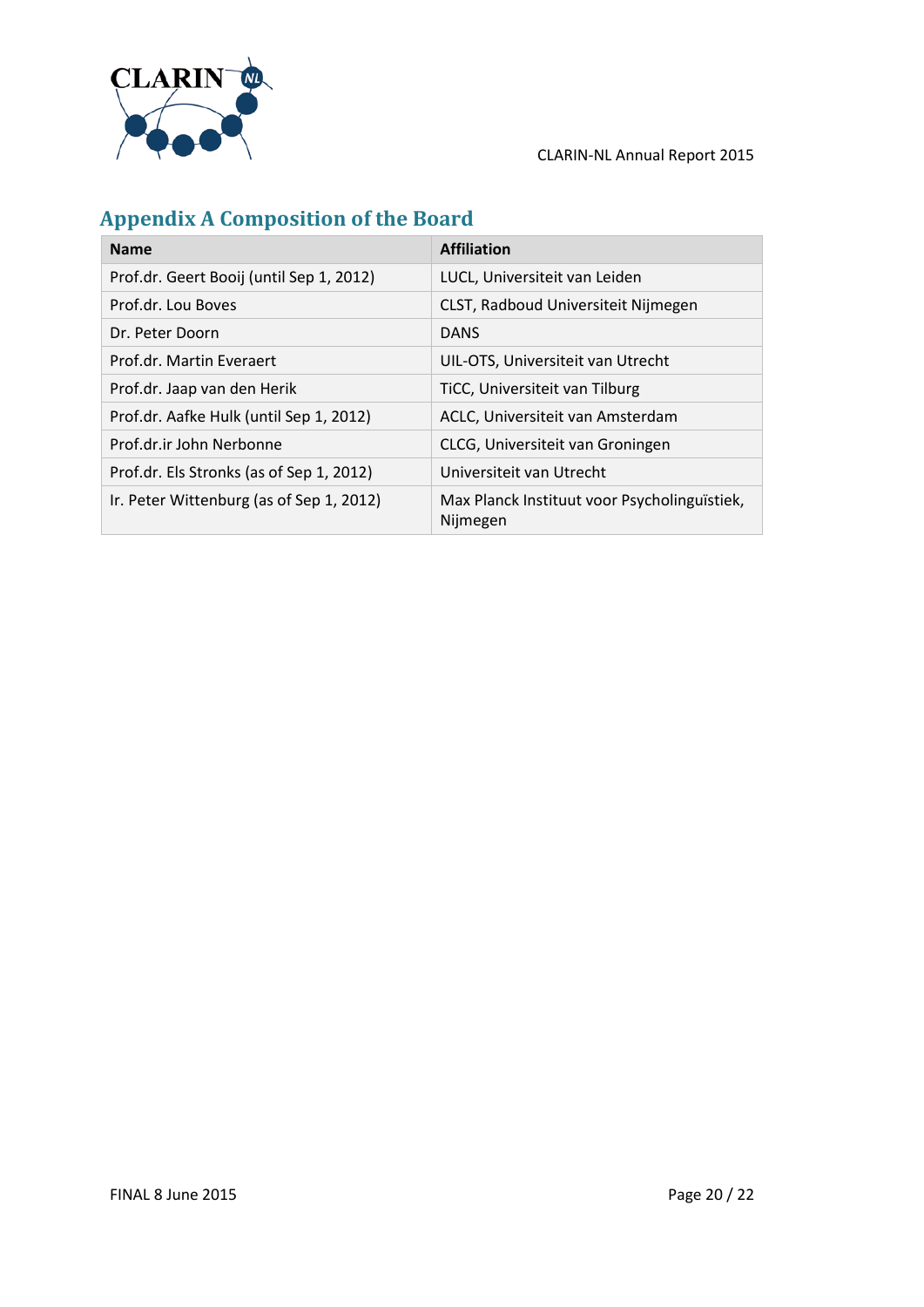

## <span id="page-20-0"></span>**Appendix B Composition of the NAP**

| <b>Name</b>                                    | <b>Affiliation</b>                                 |
|------------------------------------------------|----------------------------------------------------|
| Prof.dr. Willem Adelaar (until<br>Sep 1, 2012) | LUCL, Universiteit van Leiden                      |
| Prof.dr. Sjef Barbiers                         | <b>Meertens Instituut</b>                          |
| Dr. Jeannine Beeken                            | <b>INL</b>                                         |
| Prof.dr Antal van den Bosch                    | Radboud Universiteit Nijmegen                      |
| Dr. Gosse Bouma                                | Universiteit van Groningen                         |
| Drs. Hennie Brugman                            | <b>Meertens Instituut</b>                          |
| Prof.dr. Karina van Dalen-<br>Oskam            | Huygens Instituut voor Nederlandse Geschiedenis    |
| Dr. Paul Doorenbosch                           | Koninklijke Bibliotheek                            |
| Dr. Willemijn Heeren                           | Universiteit van Twente                            |
| Ir. Marc Kemps-Snijders                        | <b>Meertens Instituut</b>                          |
| Prof.dr. Kees Mandemakers                      | Internationaal Instituut voor Sociale Geschiedenis |
| Dr. Nelleke Oostdijk                           | CLST, Radboud Universiteit Nijmegen                |
| Prof.dr. Reinier Salverda                      | Fryske Akademy                                     |
| Prof.dr. Ted Sanders (until Sep<br>1, 2012)    | UiL-OTS, Universiteit Utrecht                      |
| Prof.dr. Piek Vossen                           | Vrije Universiteit Amsterdam                       |
| Prof.dr. Sally Wyatt (until Sep 1,<br>2012)    | eHumanities (KNAW)                                 |
| Dr. Joris van Zundert                          | Huygens Instituut voor Nederlandse Geschiedenis    |
| Prof.dr. Arjen Versloot (as of<br>Sep 1, 2012) | Universiteit van Amsterdam                         |
| Prof.dr. Toine Pieters (as of Sep<br>1, 2012)  | Universiteit van Utrecht                           |